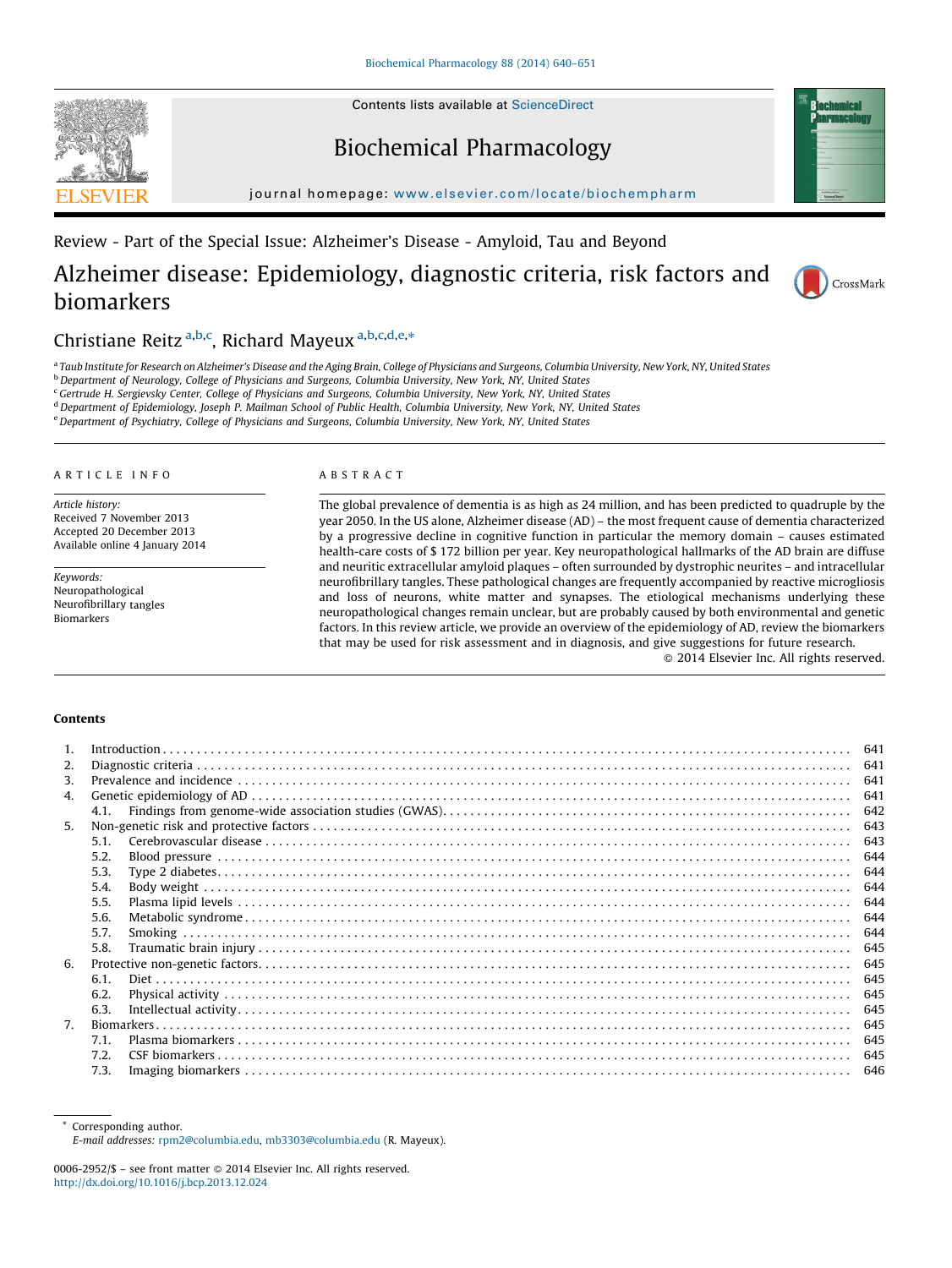### 1. Introduction

The global prevalence of dementia, which is characterized by progressive deterioration in cognition, function and behavior, places a considerable burden on society. Currently, the prevalence is estimated to amount to 24 million and predicted to quadruple by the year 2050. In the US alone, Alzheimer disease (AD) – the most frequent cause of dementia – is associated with estimated healthcare costs of \$172 billion per year [\[1\].](#page-7-0)

The key pathological changes observed in AD brain tissue are amyloid- $\beta$  (A $\beta$ ) peptide deposited extracellularly in diffuse and neuritic plaques, and hyperphosphorylated tau (p-tau) protein, a microtubule assembly protein accumulating intracellularly as neurofibrillary tangles (NFTs). Additional changes include reactive microgliosis and widespread loss of neurons, white matter and synapses. The exact mechanisms leading to these changes remain to be determined.

# 2. Diagnostic criteria

Since their proposal in 1984, the key classification for the diagnosis of AD has been the National Institute of Neurological and Communicative Disorders and Stroke and the Alzheimer's Disease and Related Disorders Association (NINCDS–ADRDA) criteria [\[2\].](#page-7-0) These criteria combine clinical and neuropathological patterns and assign diagnoses of ''possible'', ''probable'' and ''definite AD'' [\[2\].](#page-7-0) The AD spectrum is now recognized to be broader than was previously thought and is acknowledged to include pathological changes other than amyloid plaques and NFTs (see below). Correspondingly, the NINCDS–ADRDA criteria are again under review. The biomarkers incorporated in the updated criteria are expected to increase the diagnostic specificity. In 1999, an intermediate state between normal cognition and dementia has been defined as ''mild cognitive impairment (MCI)''. In particular in clinical settings MCI has proved a useful label to define people who are at risk of developing AD.

# 3. Prevalence and incidence

By 2005, 24.2 million people worldwide had dementia and 4.6 million new cases were arising every year [\[3\]](#page-7-0). Approximately 70% of these cases were attributed to AD. Among regional populations of 60 year-olds, those from North America and Western Europe are believed to exhibit the highest prevalence and incidence rate of dementia, followed by those from Latin America and China and its western-Pacific neighbors (Fig. 1a and b) [\[3\]](#page-7-0). For all these populations, the incidence rate for dementia increases exponentially with age, with the most pronounced increase occurring through the 7th and 8th decades of life. Similar patterns are observed for the prevalence and incidence of AD. There is evidence that in western societies prevalence and increase display a cohort effect with later-born individuals having a lower risk than those born earlier in the past century  $[4-7]$  [\(Fig.](#page-2-0) 2).

## 4. Genetic epidemiology of AD

Based on its age of onset, AD is classified into early onset AD (EOAD, onset <65 years) accounting for 1–5% of all cases, and

late-onset AD (LOAD, onset  $\geq$ 65 years) accounting for  $>$ 95% of affecteds. While clinically indistinguishable from LOAD, EOAD is generally associated with a more rapid rate of progression and a Mendelian pattern of inheritance. Three genes (APP, PSEN1 and PSEN2) which all encode proteins involved in APP breakdown and  $\overline{AB}$  generation, have been firmly implicated in the pathophysiology of EOAD. AD-linked mutations in these three genes exhibit high penetrance (>85%), are mostly autosomal dominantly inherited, and lead with certainty to  $\mathsf{AB}$  aggregation and early-onset disease. Consequently, they are considered 'diagnostic biomarkers' of the disease.

In contrast, the genes involved in LOAD increase disease risk in a non-Mendelian fashion. First-degree relatives of patients with LOAD have twice the expected life-time risk of people without an AD-affected first-degree relative. In addition, LOAD occurs more frequently in monozygotic than in dizygotic co-twins, suggesting a substantial genetic contribution of  $\sim$  60–80% to this disorder.

For more than a decade, only one genetic risk factor, the APOEe4 allele, located on chromosome 19q13, was an unequivocally established ''susceptibility'' gene in non-Hispanic Whites of European ancestry. APOE is a lipid-binding protein and is expressed in humans as three common isoforms coded for by three alleles, APOEe2, e3, and e4. A single APOE-e4 allele is associated with a 2- to 3-fold increased risk, having two copies is associated with a five-fold or more increase [\[8\].](#page-7-0) In addition, each



Fig. 1. (a) Global prevalence of dementia  $(\%)$  [\[3\].](#page-7-0) (b) Incidence rates (per 1000 individuals in the population) [\[3\].](#page-7-0)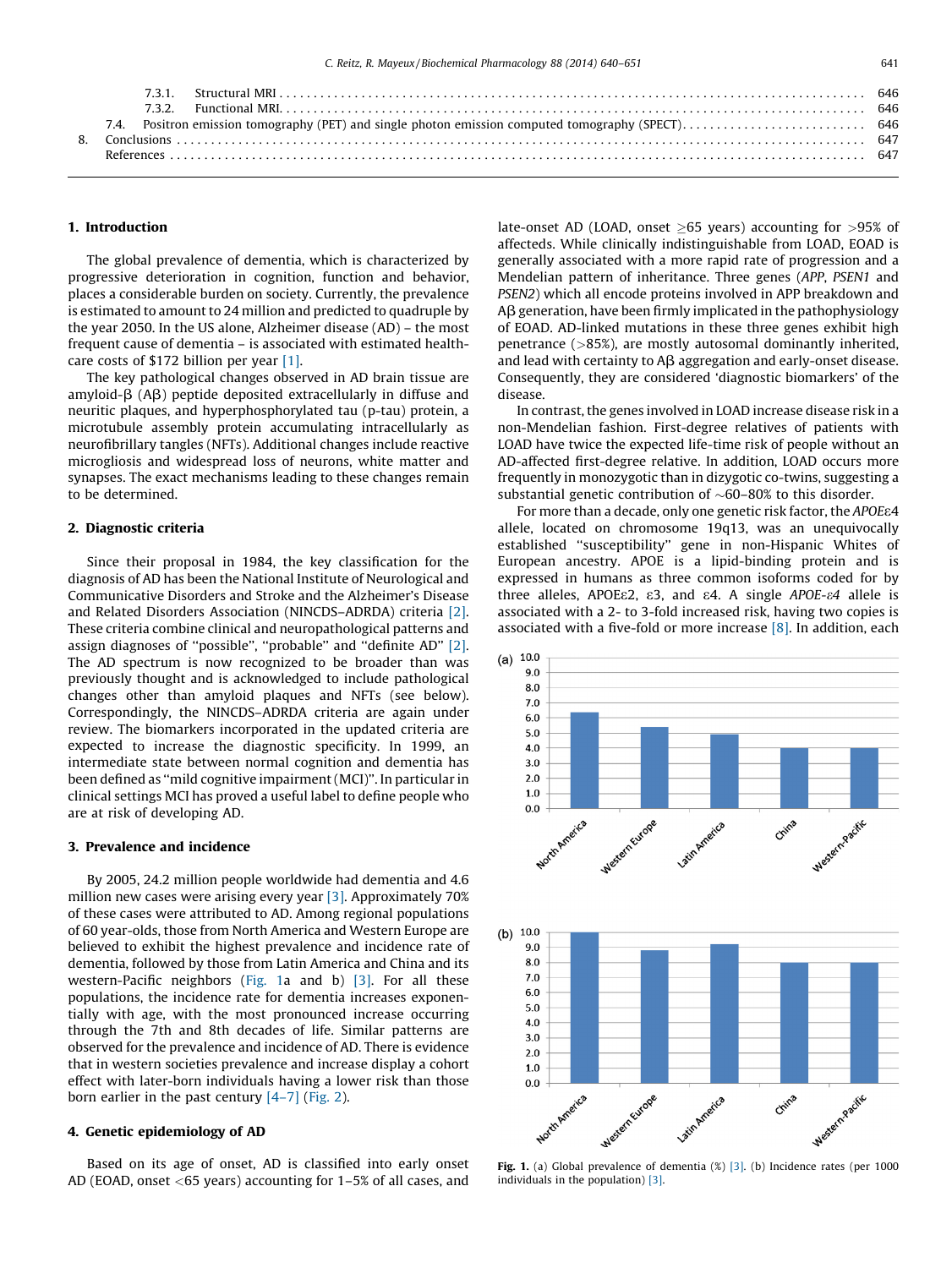<span id="page-2-0"></span>

Fig. 2. Potential mechanisms linking vascular risk factors and cognitive impairment.

inherited APOE $\epsilon$ 4 allele lowers the age-at-onset by 6–7 years [\[9–](#page-7-0) [16\]](#page-7-0). APOEe4 is also associated with lower cognitive performance, in particular the memory domain, is associated with mild cognitive impairment (MCI) [\[17–20\]](#page-8-0) and with progression from MCI to dementia [\[17–27\]](#page-8-0). While the population attributable risk for APOE $\epsilon$ 4 is estimated at 20–50% [\[28\],](#page-8-0) the presence of  $\epsilon$ 4 is neither necessary nor sufficient for developing the disease [\[29\]](#page-8-0). In ethnic groups other than non-Hispanic Whites the association between APOE and LOAD was largely inconsistent across studies.

# 4.1. Findings from genome-wide association studies (GWAS)

In the beginning of the century, thousands of candidate-genebased association studies aiming to identify additional susceptibility loci were performed but only one gene, the sortilin-related receptor (SORL1) which is implicated in intracellular trafficking of

| Table 1 |  |                               |
|---------|--|-------------------------------|
|         |  | Major GWAS studies performed. |

APP, could be consistently replicated in independent datasets and implicated in the disease. The main reasons for these inconsistencies between studies are sample heterogeneity with differences in linkage disequilibrium (LD) patterns and allele frequencies, and small sample sizes leading to limited power to detect small or moderate effect sizes. In the past five years, technological advances in high-throughput genome-wide arrays allowed the hypothesis-free simultaneous examination of thousands to millions of polymorphisms across the genome, and large international collaborative efforts capitalizing on this technology have significantly advanced the knowledge on the genetic underpinnings of LOAD and pathways involved by identifying more than 20 novel risk loci.

The major GWAS studies contributing to this gained knowledge are summarized in Table 1. Most were performed in non-Hispanic Whites of European ancestry. The first set of studies identified CLU, PICALM, CR1 and BIN1 as susceptibility loci [\[30–32\]](#page-8-0). CLU, also known as apolipoprotein J (ApoJ), is a lipoprotein highly expressed in both the periphery and the brain [\[33\]](#page-8-0). Like ApoE, it is involved in lipid transport [\[34\]](#page-8-0). Clu is also hypothesized to act as an extracellular chaperone that influences Aß-aggregation and receptor-mediated Aß clearance by endocytosis [\[33\].](#page-8-0) Unlike APOE, there are no known coding variants that account for the observed genetic association to CLU, suggesting that genetic variation in expression levels may be responsible for the altered risk for LOAD [\[35\]](#page-8-0). BIN1 (amphiphysin II) is a member of the Bin1/amphiphysin/ RVS167 (BAR) family of genes that have been involved in diverse cellular processes, including actin dynamics, membrane trafficking and clathrin-mediated endocytosis [\[36\]](#page-8-0) which affect APP processing and A $\beta$  production or A $\beta$  clearance from brain. PICALM is also involved in clathrin-mediated endocytosis and recruits clathrin and adaptor protein complex 2 to sites of vesicle assembly [\[37\].](#page-8-0) CR1 is a cell-surface receptor that is part of the complement system. It has binding sites for complement factors C3b and C4b and is involved in clearing immune-complexes containing these two proteins. Since  $\overrightarrow{AB}$  oligomers can bind C3b, CR1 may participate in the clearance of  $\overline{AB}$ . CR1 may also play a role in neuroinflammation, which is a prominent feature in AD [\[38\].](#page-8-0) Interestingly, Clu may play a role in this process as an inhibitor [\[39\]](#page-8-0). In summary, this first set of GWAS identified loci mainly clustering in three pathways, namely immune response, APP processing and lipid metabolism and endocytosis.

The second set of large GWAS studies identified additional susceptibility genes (CD33, MS4A4A/MS4A4E/MS4A6E cluster, ABCA7, CD2AP and EPHA1)  $[40,41]$ . In line with the pathways identified by the first set of GWAS, all of these five loci are likely involved in the immune system while the ABCA7 is in addition

| Study  | Ethnic group       | Sample size                               | Genes identified outside APOE region                                    |
|--------|--------------------|-------------------------------------------|-------------------------------------------------------------------------|
| $[31]$ | Caucasian          | Stage 1: 2032 AD cases; 5328 controls     | CLU, CR1                                                                |
|        |                    | Stage 2: 3978 AD cases; 3297 controls     |                                                                         |
| $[30]$ | Caucasian          | Stage 1: 3941 AD cases; 7848 controls     | CLU. PICALM                                                             |
|        |                    | Stage 2: 2023 AD cases; 2340 controls     |                                                                         |
| $[32]$ | Caucasian          | Stage 1: 3006 AD cases; 4642 controls     | BIN1, XOC3L2/BLOC1S3/MARK4, CLU, PICALM                                 |
|        |                    | Stage 2: 2032 AD cases; 5328 controls     |                                                                         |
|        |                    | Stage 3: 3333 AD cases; 6995 controls     |                                                                         |
| [41]   | Caucasian          | Stage 1: 8309 AD cases; 7366 controls     | MS4A4A, CD2AP, CD33 and EPHA1, CR1, CLU, BIN1, PICALM                   |
|        |                    | Stage 2: 3531 AD cases: 3565 controls     |                                                                         |
| [40]   | Caucasian          | Stage 1: 6688 AD cases; 13,685 controls   | ABCA7, MS4A6A/MS4A4E, EPHA1, CD33, CD2AP                                |
|        |                    | Stage 2: 4896 AD cases; 4903 controls     |                                                                         |
|        |                    | Stage 3: 8286 AD cases; 21,258 controls   |                                                                         |
| $[54]$ | Caucasian          | Stage 1: 17,008 AD cases; 37,646 controls | CR1, CD33, BIN1, CD2AP, CLU, EPHA1, PICALM, MS4,ABCA7HLA-DRB5/HLA-DRB1, |
|        |                    | Stage 2: 8572 AD cases; 11,312 controls   | PTK2B, SORL1, SLC24A4/RIN3, DSG2                                        |
| $[59]$ | Caribbean Hispanic | 549 AD cases; 544 controls                | CLU, PICALM, BIN1, CUGBP2, loci on 2p25.1; 3q25.2; 7p21.1; 10q23.1      |
| [60]   | African American   | 1968 AD cases: 3928 controls              | ABCA7, intergenic locus on 5q35.2                                       |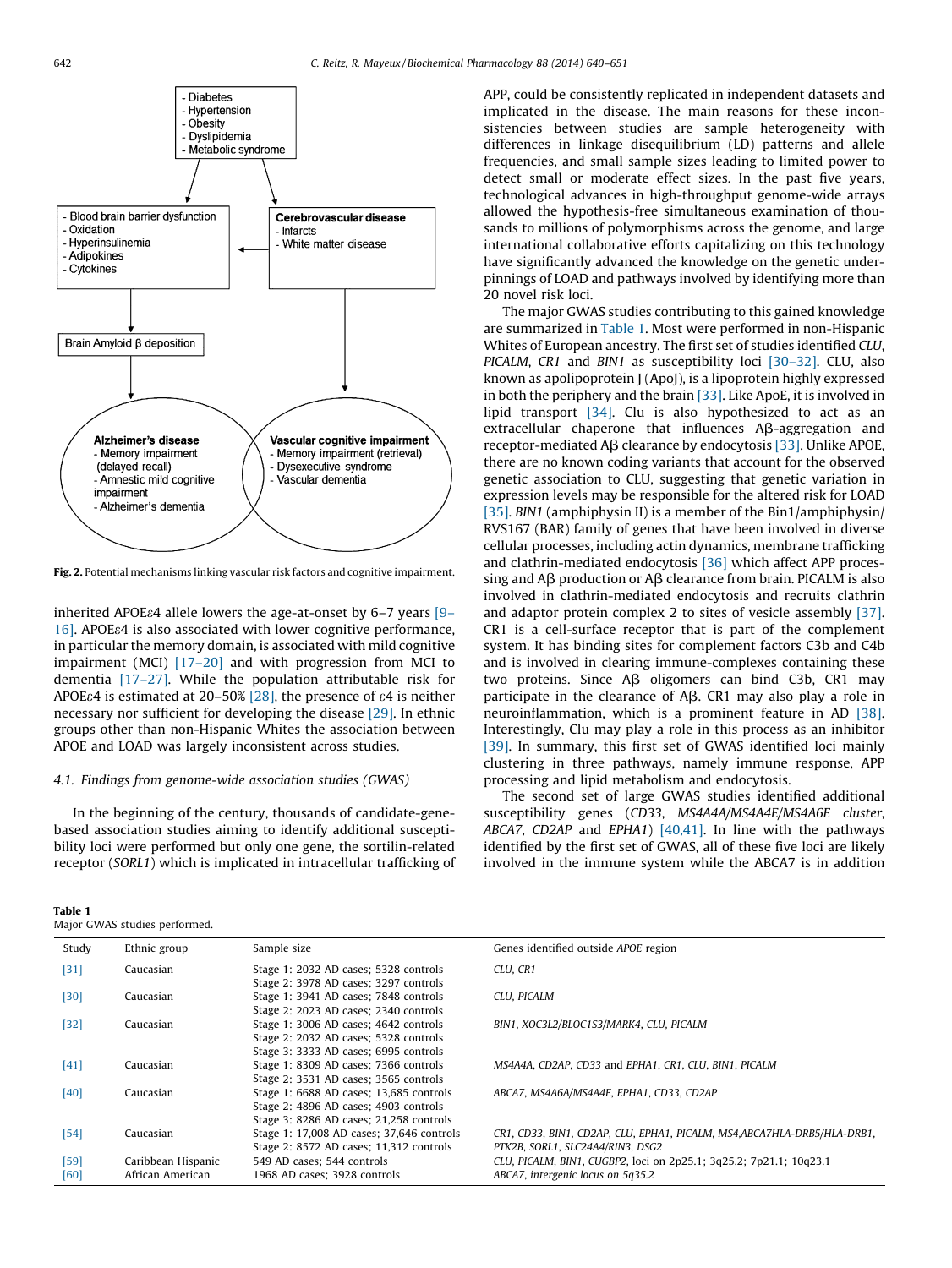involved in lipid metabolism and APP processing. The CD33 gene encodes a protein that is a member of a family of cell surface immune receptors that bind extracellular sialylated glycans and signal via a cytoplasmic domain called the immunoreceptor tyrosine inhibitory motif [\[42,43\].](#page-8-0) CD33 has primarily been studied in the peripheral immune system where it is expressed on myeloid progenitors and monocytes and also in the brain. In the periphery, CD33 appears to inhibit proliferation of myeloid cells [\[44\]](#page-8-0). The MS4A4A/MS4A4E/MS4A6E locus is part of a cluster of 15 MS4A genes on chromosome 11 and encodes proteins with multiple membrane-spanning domains that were initially identified by their homology to CD20, a B-lymphocyte cell surface molecule. Little is known about the function of MS4A4A gene products; however, like CD33, MS4A4A is expressed on myeloid cells and monocytes and likely has an immune-related function. EPHA1 encodes a member of the ephrin family of cell surface receptors which interact with ephrin ligands on adjacent cells to modulate cell adhesion, migration, and axon guidance and synapse formation and plasticity. While there is a substantial body of research on the function of ephrin receptors in general, little is known about the EPHA1 gene product. Like other ephrin receptors, it regulates cell morphology and motility [\[45\]](#page-8-0) and early work implicated this receptor in regulating vascular morphogenesis and angiogenesis [\[46\]](#page-8-0). EPHA1 knockout in mouse results in abnormal tail and reproductive tract development [\[47\]](#page-8-0), but no effects on the brain. Consistent with this notion, in mouse, expression is restricted to epithelial tissue. In humans, EPHA1 is expressed by CD4-positive T lymphocytes [\[48\]](#page-8-0), monocytes [\[49\]](#page-8-0), intestinal epithelium, and colon. Combined with the lack of evidence for brain expression this may suggest that, like CD33, CR1, and MS4A4/MS4A6E, the role of the EPHA1 gene product in AD may be mediated though the immune system. The CD2 associated protein gene (CD2AP) encodes a scaffolding protein that binds directly to actin [\[50\],](#page-8-0) nephrin and other proteins involved in cytoskeletal organization. In the immune system, CD2AP is required for synapse formation [\[51\]](#page-8-0) in a process that involves clathrin-dependent actin polymerization. ABCA7 is an integral transmembrane ATP-binding cassette transporter belonging to the ABC family proteins that mediate the biogenesis of high-density lipoprotein with cellular lipid and helical apolipoproteins [\[52\].](#page-8-0) It binds APOA-I and functions in apolipoprotein-mediated phospholipid and cholesterol efflux from cells [\[53\].](#page-8-0) In addition, ABCA7 affects the transport of other important proteins, including amyloid precursor protein [\[53\],](#page-8-0) through the cell membrane and is involved in host defense through effects on phagocytosis by macrophages of apoptotic cells [\[52\]](#page-8-0).

Finally, the largest GWAS to date, performed by the International Genomics of Alzheimer's Project (IGAP), combined all non-Hispanic White datasets from the four individual consortia and performed a mega-metaanalysis that included 74,046 subjects [\[54\]](#page-8-0). In addition to APOE, CR1, BIN1, CD2AP, EPHA1, CLU, MS4A6A, PICALM, ABCA7 and CD33 this GWAS identified 12 additional susceptibility loci at genome-wide significance (HLA-DRB5/HLA-DRB1, PTK2B, SORL1, SLC24A4/RIN3, DSG2, INPP5D, MEF2C, NME8, ZCWPW1, CELF1, FERMT2, CASS4) and an additional 13 candidate loci with p-values between  $p = 7.4 \times 10^{-7}$  and  $p = 6.6 \times 10^{-8}$ (intergenic locus, HS3ST1, SQSTM1, TREML2, NDUFAF6, ECHDC3, AP2A2, ADAMTS20, IGH, SPPL2A, TRIP4, SCIMP, ACE). As described above, the SORL1 (sortilin-related receptor, L (DLR class) 1) had previously been demonstrated to modulate trafficking and processing of APP in a candidate gene approach [\[55,56\]](#page-8-0). With the exception of CD33 and DSG2, all loci could be validated in a replication stage. Failure to replicate DSG2 encoding desmoglein2 – a calcium-binding transmembrane glycoprotein component of desmosomes in vertebrate epithelial cells – was expected as evidence for this locus in the discovery stage was based on a single SNP and was not supported by any SNP in LD. Out of the 12 novel loci reaching genome-wide significance, most cluster in the specific pathways identified by the earlier GWAS, i.e. immune response (HLA-DRB5/DRB1, INPP5D, MEF2C), APP processing (SORL1, CASS4), Tau pathology (CASS4, FERMT2), cell migration (PTK2B) and lipid transport and endocytosis (SORL1) strongly reinforcing the importance of these pathways in LOAD etiology. In addition, consistent with the notion of a complex disease, the findings of this study further suggest the existence of additional pathways. One of these may be hippocampal synaptic function: MEF2C limits excessive synapse formation during activity-dependent refinement of synaptic connectivity and thus may facilitate hippocampal-dependent learning and memory [\[57\].](#page-8-0) Mutations and deletions at this locus have also been are associated with mental retardation, stereotypic movements, epilepsy, and cerebral malformation. The protein encoded by PTK2B is involved in induction of long-term potentiation in the hippocampal CA1 (cornu ammonis 1) region, a central process in the formation of memories. PTK2B is only  $\sim$ 130 kb away from CLU. However, the fact that the two most strongly associated SNPs at these loci are not in LD and that there is a recombination hotspot between these loci suggests that both associations are independent. Another pathway suggested by the signals in CELF1, NME8 and CASS4 may be cytoskeletal function and axonal transport.

In these GWAS performed in non-Hispanic Whites of European ancestry, the most strongly associated SNPs at each locus other than APOE demonstrated population attributable fractions (PAFs) between 1.0% and 8.0% with effect sizes ranging from ORs of 1.16 to 1.20, i.e. much smaller than for APOE [\[58\]](#page-8-0). In the largest GWAS performed to date in Caribbean Hispanics [\[59\]](#page-8-0) associations in CLU, PICALM, and BIN1 were replicated and several additional loci on 2p25.1, 3q25.2, 7p21.1 and 10q23.1 – which could be replicated in an independent cohort of non-Hispanic Whites of European ancestry from the National Institute on Aging Late-Onset Alzheimer's Disease Family Study (NIA-LOAD) – were observed. Finally, in the largest GWAS of African Americans performed, Reitz et al. [\[60\]](#page-8-0) identified ABCA7 as a major susceptibility locus in this ethnic group. Interestingly, in contrast to all GWAS loci identified in Caucasians, the ABCA7 locus had in African Americans an effect size as strong as that of APOEe4 (i.e. a 70–80% increase in risk compared to a 10–20% increase in risk through the GWAS loci observed in Whites). Although this finding may represent a winner's curse (i.e. inflation of the estimated effect in a discovery set in relation to follow-up studies) and needs to be confirmed by independent studies in African Americans and functional methods, this finding may have major implications for developing targets for genetic testing, prevention and treatment in this ethnic group if proven true. In addition, this study confirmed APOE as a susceptibility gene in this ethnic group, which had been prior to this study inconsistent across studies.

## 5. Non-genetic risk and protective factors

#### 5.1. Cerebrovascular disease

Cerebrovascular changes such as hemorrhagic infarcts, small and large ischemic cortical infarcts, vasculopathies and white matter changes increase the risk of dementia but the specific underlying mecahnisms remain unclear. Infarcts or white matter hyperintensies may lead directly to the damage of brain regions that are important in memory function, such as the thalamus and the thalamo-cortical projections. However, they may also increase the deposition of  $\overline{AB}$ , which in turn can lead to cognitive decline or could induce inflammatory responses impairing cognitive function. Finally, hypoperfusion may lead to overexpression of cyclindependent kinase 5 (CDK5), a serine–threonine kinase critical to synapse formation and synaptic plasticity [\[61\].](#page-8-0) Aberrant CDK5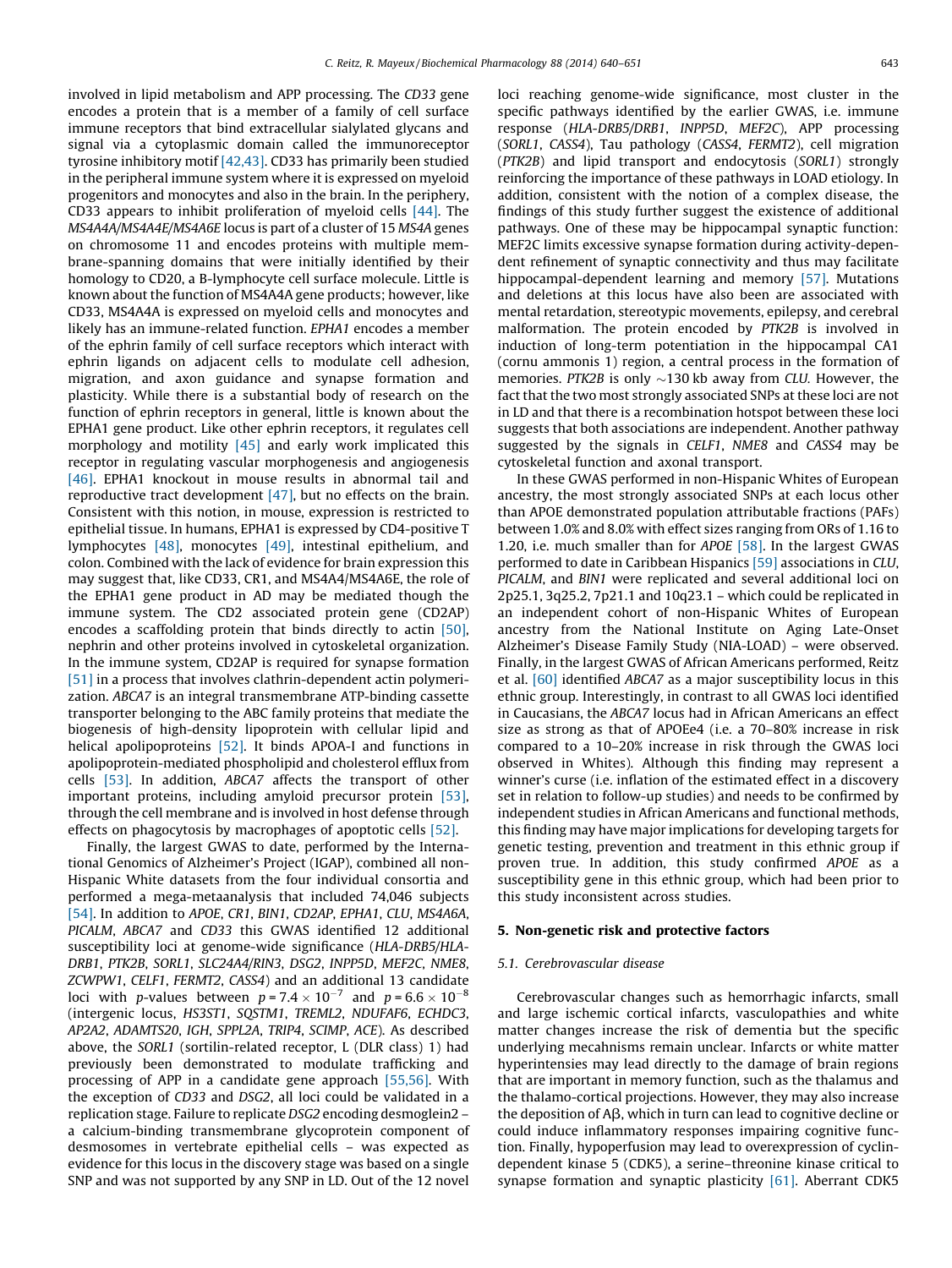activation is associated with neuronal apoptosis and death [\[62\].](#page-8-0) This kinase may also be involved in the abnormal phosphorylation of tau, contributing to the formation of NFTs [\[63\],](#page-8-0) and might be a key protein linking NFT pathology to amyloid plaques.

## 5.2. Blood pressure

Data from cross-sectional studies and longitudinal studies relating blood pressure levels measured in late life with cognitive decline and dementia remain inconsistent [\[64–67\]](#page-8-0). To some extent, these controveries can be attributed to differences in study design, specifically variation in the time between measurement of blood pressure and assessment of cognitive abilities and in the age at which these parameters were measured. However, data from observational studies exploring the association between elevated levels of blood pressure in mid-life (40–60 years of age) and latelife cognitive impairment have proved to be relatively consistent across cohorts suggesting that elevated blood pressure in mid-life does increase the risk of later-life cognitive impairment, dementia and AD [\[68–71\]](#page-9-0).

Hypertension may increase the risk of AD through an effect on the vascular integrity of the blood–brain barrier (BBB), resulting in protein extravasation into brain tissue [\[72\]](#page-9-0). In turn, protein extravasation can lead to cell damage, a reduction in neuronal or synaptic function, apoptosis, and an increase in  $\overline{AB}$  accumulation resulting in cognitive impairment [\[73\]](#page-9-0). With increasing age, the effect of elevated blood pressure on AD risk diminishes and may even become inverted, with an increase in blood pressure showing a protective effect. This observation may be explained by the fact that following the onset of AD, blood pressure begins to decrease, possibly as a result of vessel stiffening, weight loss and changes in the autonomic regulation of blood flow. The randomized, placebocontrolled trials (RCTs) evaluating the benefit of antihypertensive treatments in patients with cognitive impairment were inconsistent [\[74–80\]](#page-9-0).

#### 5.3. Type 2 diabetes

In observational studies, type 2 diabetes (T2D) has been found to nearly double the risk of AD [\[81,82\]](#page-9-0). The mechanisms linking T2D and LOAD are not clear but may include cerebrovascular and noncerebrovascular mechanisms [\[83\]](#page-9-0). T2D is a risk factor for stroke and is accompanied by other vascular risk factors including hypertension and dyslipidemia [\[84\]](#page-9-0). The observation from pathology studies that T2D is associated with infarcts but not AD pathology in persons with clinical LOAD [\[85\]](#page-9-0) suggests that the presence of infacrtcs – which in turn decreases the thresehold of amyloid necessary to cause cognitive impairment – may represent the main mechanism linking T2D to LOAD.

Noncerebrovascular mechanisms potentially linking T2D and LOAD include hyperinsulinemia and advanced products of glycosylation. Hyperinsulinemia precedes and may accompany T2D [\[86\].](#page-9-0) Insulin can cross the blood–brain barrier, and peripheral insulin infusion in the elderly increases  $42$ -amino-acid  $\beta$ -amyloid (A $\beta$ 42) levels in the CSF [\[87\]](#page-9-0), a surrogate marker of A $\beta$  clearance in the brain and an indirect marker of LOAD risk. There are insulin receptors in the brain including the hippocampus and entorhinal cortex, structures affected early in LOAD. Insulin-degrading enzyme (IDE) has been linked to clearance of  $\overrightarrow{AB}$  in the brain, and insulin and  $\overline{AB}$  are both competing substrates for IDE [\[88\].](#page-9-0) Insulin in the brain can increase the deposition of  $\overrightarrow{AB}$  and tau protein phosphorylation, which are central to the pathogenesis of LOAD [\[89\].](#page-9-0) Peripheral hyperinsulinemia may downregulate insulin uptake in the blood–brain barrier due to saturation over physiological levels. This may result in reduction of insulin levels in the brain and downregulation of expression of IDE and reduction

in IDE-mediated amyloid reduction. This observation has been used to support the use of rosiglitazone, an insulin sensitizer, and intranasal insulin in the treatment of LOAD. In a T2D environment, diabetic animal and human tissues contain increased advanced products of glycosylation and upregulation of their receptor. Increased expression of this receptor is observed in LOAD.

#### 5.4. Body weight

Prospective studies have linked both low and high body weight to an increased risk of cognitive impairment and AD and suggesting a U-shaped relationship [\[90–92\]](#page-9-0) that is dependent on the age at which body weight is measured and seems to be driven by central obesity [\[93\].](#page-9-0) In addition, there is evidence for reverse causation in the years preceding dementia onset caused by loss of body weight due to malnutrition during the prodromal phase of dementia [\[90\]](#page-9-0).

#### 5.5. Plasma lipid levels

While most cross-sectional studies and observational studies relating dyslipidemia in late life with cognitive impairment or AD are inconsistent  $[94-96]$ , studies that explored the association between lipids measured in mid-life and risk of incident AD mostly indicate a harmful effect. The latter findings are supported by genetic linkage and association studies that have clearly identified several genes involved in cholesterol metabolism or transport as AD susceptibility genes, including apolipoprotein E (APOE), apolipoprotein J (APOJ, CLU), ATP-binding cassette subfamily A member 7 (ABCA7), and sortilin-related receptor (SORL1). Functional cell biology studies further support a critical involvement of lipid raft cholesterol in the modulation of  $\overrightarrow{AB}$  precursor protein processing by  $\beta$ -secretase and  $\gamma$ -secretase resulting in altered A $\beta$ production. However, conflicting evidence comes from epidemiological studies showing no or controversial association between dyslipidemia and AD risk, randomized clinical trials observing no beneficial effect of statin therapy, and cell biology studies suggesting that there is little exchange between circulating and brain cholesterol, that increased membrane cholesterol level is protective by inhibiting loss of membrane integrity through amyloid cytotoxicity, and that cellular cholesterol inhibits colocalization of  $\beta$ -secretase 1 and A $\beta$  precursor protein in nonraft membrane domains, thereby increasing generation of plasmin, an  $\mathsf{AB}\text{-}$ degrading enzyme.

#### 5.6. Metabolic syndrome

Various studies have assessed the relationship between metabolic syndrome as a whole and the risk of AD or cognitive decline. Most of these investigations demonstrated a positive association between the presence of this syndrome and cognitive dysfunction [\[97–99\].](#page-9-0)

#### 5.7. Smoking

Case–control studies have largely suggested that smoking lowers the risk of AD [\[100,101\]](#page-9-0), whereas prospective studies have shown that smoking increases this risk [\[102–104\]](#page-9-0) or has no effect on the probability of developing this disease [\[105,106\]](#page-9-0). A metaanalysis that examined the relationship between smoking and AD while accounting for tobacco-industry affiliation found that the combined results of 18 crossectional studies without industry affiliation yielded no association  $[107]$ . By contrast, data from eight crossectional studies with tobacco-industry affiliation suggested that smoking protected against AD. Fourteen cohort studies without tobacco-industry affiliation yielded a significant increase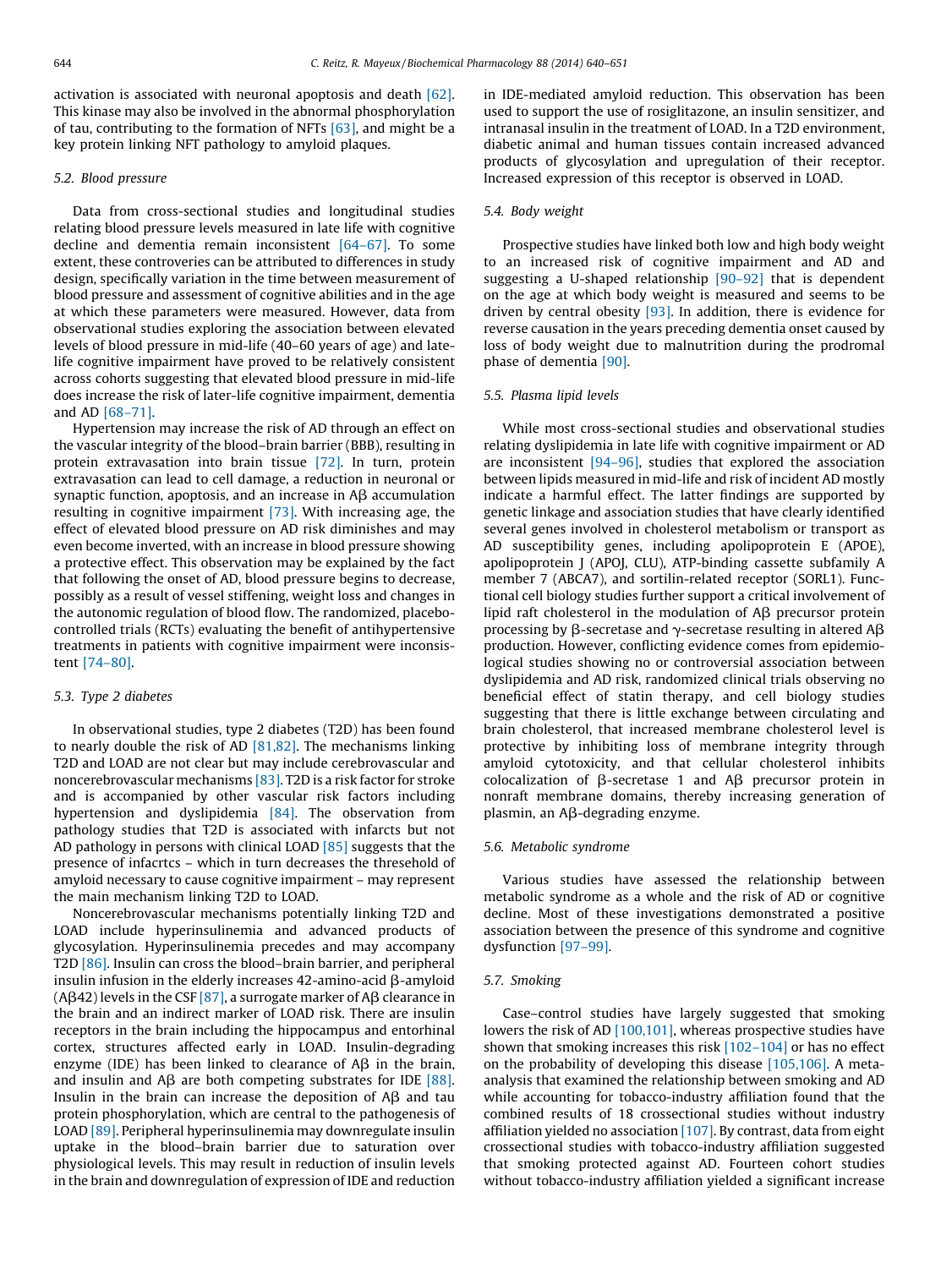in the risk of AD with smoking. Smoking may affect the risk of AD via several mechanisms. It may increase the generation of free radicals, leading to high oxidative stress, or affect the inflammatory immune system, leading to activation of phagocytes and further oxidative damage [\[108\]](#page-9-0). Second, it may affect AD risk by promoting cerebrovascular disease. However, there is also evidence for a protective effect, suggesting that nicotine induces increases in nicotinic acetylcholine receptors (nAChR) thereby counterbalancing the loss of nAChR observed in AD that leads to cholinergic deficits.

## 5.8. Traumatic brain injury

Retrospective studies [\[109–111\]](#page-9-0) suggested that individuals with a history of traumatic brain injury (TBI) had a higher risk of dementia than individuals with no history of such injury. Two meta-analyses [\[112,113\]](#page-9-0) demonstrated that among patients with TBI, the risk of dementia was higher in men than in women. While prospective studies of the relationship between TBI and AD have proved inconsistent [\[114–116\]](#page-9-0), postmortem and experimental studies support a link between these conditions [\[117\]](#page-9-0). Evidence also exists that after human brain injury, the extent of  $AB$ pathology and tau pathology increases in brain tissue, cerebrospinal fluid (CSF) AB levels are elevated and APP is overproduced [\[118\]](#page-9-0).

# 6. Protective non-genetic factors

#### 6.1. Diet

There is evidence that consumption of a Mediterranean diet, which is characterized by a high intake of plant foods and fish, with olive oil as the primary source of monounsaturated fat, a low intake of red meat and poultry and a moderate intake of wine, is associated with a reduced incidence of AD and MCI [\[119,120\]](#page-9-0) independent of the levels of physical activity [\[121\]](#page-9-0) and vascular comorbidity [\[122\].](#page-9-0) Diets high in fish, fruit and vegetables are high in antioxidants and polyunsaturated fatty acids (PUFAs). Reactive oxygen species are clearly associated with neuronal damage in AD but whether this association is a primary or secondary event in the neurotoxic process remains unclear.  $\overrightarrow{AB}$  deposition leads to a decrease in cerebral iron and copper concentrations, resulting in oxidative stress and neuronal damage [\[123\].](#page-9-0) In vitro studies suggest that vitamin E reduces  $A\beta$ -associated lipid peroxidation and apoptosis [\[124\].](#page-10-0) In addition, carotenes and vitamin C protect against lipid peroxidation [\[125\]](#page-10-0), and vitamin C reduces the formation of nitrosamines and may affect catecholamine synthesis [\[126,127\]](#page-10-0). It is also possible that intake of antioxidants reduces AD risk through decreasing the risk of cerebrovascular disease [\[128\].](#page-10-0) Besides reducing oxidative stress, PUFAs have favorable effects on neuronal and vascular functions and inflammatory processes [\[129,130\]](#page-10-0). Observational population-based studies individually assessing the impact of vitamins E and C or PUFAs were inconclusive [\[131–141\]](#page-10-0), and most RCTs examining the effects of antioxidant or PUFA supplementation have found no association with cognitive performance [142-147].

# 6.2. Physical activity

Epidemiological and experimental data suggest that physical exercise may promote brain health. Conflicting results have, however, emerged from cross-sectional and longitudinal observational studies that have examined the relationship between exercise levels and cognitive decline or dementia: while some studies have indicated that physical activity has a beneficial effect on brain health, other studies have shown no association between these variables [\[148–152\]](#page-10-0). RCTs exploring the effect of exercise on cognitive function in healthy elderly individuals have yielded conflicting results [\[153–156\]](#page-10-0). Physical activity could affect cognition through an increase in cerebral blood flow, oxygen extraction and glucose utilization, as well as activation of growth factors promoting structural brain changes, such as an increase in capillary density. In addition, rodent studies suggest that physical activity decreases the rate of amyloid plaque formation [\[157\].](#page-10-0)

# 6.3. Intellectual activity

Several subsequent prospective studies and RCTs suggest that people, at both young [\[158\]](#page-10-0) and old [\[149\]](#page-10-0) ages, who engage in cognitively stimulating activities, such as learning, reading or playing games, are less likely to develop dementia than individuals who did not engage in these activities. The benefit of cognitive training seems to be domain specific and more pronounced in persons without memory impairment, however.

#### 7. Biomarkers

Biomarkers are useful for the determination of disease risk but are also invaluable in establishing a diagnosis. While the autosomal dominantly inherited mutations are definite markers of the disease, the additional biomarkers, that have been identified and include various measurements from CSF, blood and neuroimaging, only contribute to increasing the specificity of diagnosis.

#### 7.1. Plasma biomarkers

Plasma biomarkers of AD comprise only small or lipophilic proteins and proteins carried by transporters able to cross the BBB. Under physiological conditions there is a steady-state level of brain  $AB$  that is balanced by the production and deposition of  $AB$  in the brain and the peripheral production by platelets. As a consequence, in cognitively healthy individuals, brain  $AB$  levels are reflected by plasma A $\beta$  concentrations. In patients with dementia, in whom A $\beta$ is deposited in amyloid plaques, the relationship between brain and plasma A $\beta$  levels is not clear. In familial AD [\[159,160\]](#page-10-0) and Down syndrome with APP triplication [\[161\],](#page-10-0) total A $\beta$  levels and  $AB_{1-42}$  levels in plasma are elevated. In sporadic AD, studies exploring the usefulness of plasma  $\overrightarrow{AB}$  as a risk biomarker are controversial [\[162,163\]](#page-10-0) likely due to variability in the timing of sample collection across studies, the use of different antibodies to detect  $\text{AB}$ , and a lack of validation of plasma  $\text{AB}$  as a risk biomarker for AD. There is evidence that elevated plasma  $AB_{1-42}$  is an antecedent risk factor for sporadic AD, while decreasing levels or a decline in the  $AB_{1-42}/AB_{1-40}$  ratio indicate disease onset. Several other molecules that have been investigated as plasma biomarkers for AD risk such as cholesterol, homocysteine or inflammationrelated proteins including C-reactive protein,  $IL-1\beta$ , TNF,  $IL-6$  and transformating growth factor  $\beta$  were inconsistent across studies.

#### 7.2. CSF biomarkers

Due to the free transport of proteins between the brain and the CSF, levels of  $A\beta_{1-42}$ , total tau (t-tau) and p-tau in CSF reflect the metabolic processes in the brain and can be used to aid the accurate diagnosis of AD at an early stage of disease [\[164\]](#page-10-0). In MCI or AD CSF levels of  $AB_{1-42}$  are decreased while t-tau or p-tau are increased compared to cognitively normal individuals [\[165\].](#page-10-0) The combined evaluation of  $\mathsf{AB}_{1-37}$ ,  $\mathsf{AB}_{1-38}$ ,  $\mathsf{AB}_{1-39}$ ,  $\mathsf{AB}_{1-40}$  and  $\mathsf{AB}_{1-42}$ may further increase sensitivity and specificity in predicting progression from MCI to AD [\[166\]](#page-10-0). The association between CSF biomarkers and the concentrations of deposited amyloid (in plaques) and NFTs in the brain remains unclear. It has been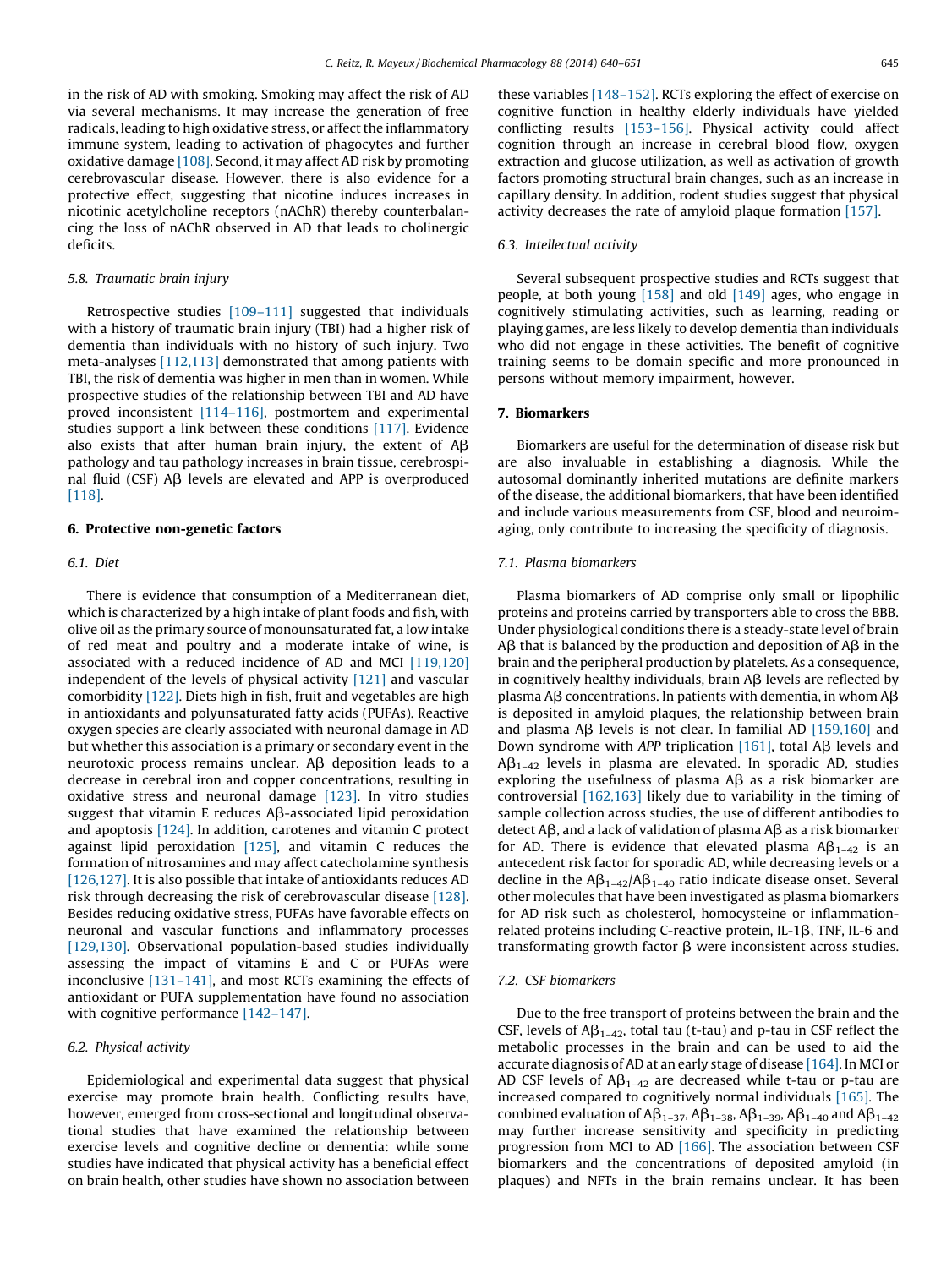# Table 2

Additional CSF biomarkers assessed for prediction of Alzheimer's disease and cognitive impairment.

| Biomarker                                          |
|----------------------------------------------------|
| 24S-Hydroxycholesterol                             |
| Albumin                                            |
| Amyloid- $\beta$                                   |
| Angiotensinogen                                    |
| Apolipoprotein AI                                  |
| Apolipoprotein AII                                 |
| Apolipoprotein E                                   |
| Complement component C3a                           |
| Complement component C4a                           |
| Cystatin C                                         |
| Cystatin C, 8 amino acid amino-terminal truncation |
| Immunoglobulin heavy chain                         |
| N-acetyllactosamine                                |
| Neuronal pentraxin-1                               |
| Prostaglandin-H <sub>2</sub> p-isomerase           |
| Retinol-binding protein                            |
| Thioredoxin                                        |
| Transthyretin                                      |
| Vascular growth factor                             |
| $\alpha$ -1-Antitrypsin                            |
| $\alpha$ -1 $\beta$ Glycoprotein                   |
| β-2-Microglobulin                                  |
| β-Fibrinogen                                       |
| <b>B-Secretase</b>                                 |

proposed that  $\overline{AB}$  deposition in amyloid plaques may lead to a reduction of soluble  $\overrightarrow{AB}$  in the brain and CSF [\[167\]](#page-10-0). Some studies suggested a positive correlation between p-tau CSF levels and NFT concentration in people with AD [\[168\]](#page-10-0) but other studies did not observe such correlations [\[169,170\]](#page-10-0). Reasons for inconsistencies between studies may be differences in factors influencing CSF tau or A $\beta$  levels. For example, carrying an APOE  $\varepsilon$ 4 allele or higher age accelerate the deposition of  $AB_{1-42}$  in brain and lower  $AB_{1-42}$ levels in CSF [\[171\].](#page-10-0) Moreover, CSF APOE levels positively correlate with t-tau and 24S-hydroxycholesterol (24S-OHC) CSF levels in patients with cognitive impairment [\[172\]](#page-10-0). A large-scale metaanalysis of 14 studies exploring biomarkers for preclinical AD suggested that the sensitivity of  $AB_{1-42}$ , t-tau and p-tau is modest (effect sizes: 0.91–1.11) [\[173\].](#page-10-0) Several additional CSF biomarkers have been explored but were inconsistent across studies (Table 2) leaving their predictive value unclear.

#### 7.3. Imaging biomarkers

#### 7.3.1. Structural MRI

On structural MRI, LOAD is characterized by atropy in the medial temporal lobe in particlar in the (para)hippocampus and the amygdala. In EOAD, brain atrophy may be spread more posteriorly and may involve the posterior cortex [\[174\]](#page-10-0), occipital lobes, posterior cingulate and precuneus [\[175\].](#page-10-0) Atrophy in the hippocampus and entorhinal cortex is associated with a decline in memory function, progression of memory impairment [\[176\]](#page-10-0) and an increased risk of AD [\[177\].](#page-10-0) In addition, white matter changes may appear. However, none of these changes are specific to AD occurring also in various other neurodegenerative disorders as well as normal aging. Nevertheless, several studies have suggested certain structural MRI biomarkers possess some degree of discriminative diagnostic power. There is evidence that among patients with amnestic MCI, those converting to LOAD show greater atrophy in the hippocampus and the inferior and middle temporal gyri than those who do not convert to AD [\[178\].](#page-10-0) Evidence also exists that atrophy in the corpus callosum (particularly the anterior region) may help to distinguish AD from frontotemporal dementia, in which the posterior area shows greater atrophy [\[179\].](#page-11-0)

Diffusion tensor imaging (DTI) allows to identify reductions in white matter integrity in several brain areas of persons with AD [\[180,181,182\]](#page-11-0) and MCI [\[182,183,184\]](#page-11-0) compared to non-demented individuals suggesting that these changes occur early in the disease process. In line with this notion, preclinical and presymptomatic carriers of familial AD mutations display enhanced white matter degradation compared to non-carriers [\[185\].](#page-11-0) Arterial spin labeling (ASL)-MRI allows examination of functional cerebral perfusion deficits using MRI. ASL-MRI studies have revealed reduced cerebral blood flow in AD patients compared to non-demented persons [\[186–188\]](#page-11-0), can discriminate MCI from AD [\[188\]](#page-11-0), and can predict cognitive decline and progression from MCI to AD [\[189\]](#page-11-0).

#### 7.3.2. Functional MRI

Functional MRI (fMRI) visualizes neuronal activity during rest or a task activating specific brain regions. The most common method used measures alterations in blood flow based on changes in deoxyhemoglobin concentration (BOLD-fMRI) [\[190\].](#page-11-0) Several studies have demonstrated a decreased BOLD signal in the medial temporal lobe, parietal lobe and hippocampal areas of persons with AD compared to controls during a cognitive task [191-193]. In addition, some studies have observed different task-associated neuronal activity patterns in patients with MCI and healthy controls [\[174\].](#page-10-0)

As there is disrupted connectivity in the default mode network of AD brains compared to healthy controls [\[194,195\],](#page-11-0) resting state fMRI can been used to investigate functional connectivity deficits in AD. In line with this notion, studies have shown that also resting fMRI may differentiate AD from MCI and MCI from controls [\[196\]](#page-11-0). In a direct comparison of resting state versus task-associated fMRI in individuals at risk for AD, the resting default network analyses provided more robust and sensitive data [\[197\]](#page-11-0). BOLD signals are dependent on several anatomical, physiological and imaging parameters, and can be interpreted qualitatively or semiquantitatively. As a result, interindividual and intra-individual variability limits the use in the differential diagnosis of dementia-causing disorders. Nevertheless, recent advances in fMRI have allowed intrinsic functional networks in the human brain to be defined. The study of cognitive–behavioral function in the early stages of neurodegenerative disorders may allow the identification of the neuroanatomical networks affected by these diseases, and may assist in the differential diagnosis of the various disorders that underlie dementia. BOLD levels may also have utility for assessing treatment effects in pharmacological fMRI studies. Several investigations have demonstrated increased brain activation during task performance following the administration of acetylcholinesterase inhibitors (AChEIs) [\[198,199\]](#page-11-0). A recent resting state fMRI study revealed AChEI-induced improvement of functional connectivity in the hippocampus which correlated with cognitive improvement [\[200\]](#page-11-0). Increased BOLD activation with novel therapeutics may signal potential efficacy.

# 7.4. Positron emission tomography (PET) and single photon emission computed tomography (SPECT)

PET and single-photon emission CT (SPECT) have been extensively evaluated as diagnostic tools for dementia, and both techniques have shown good diagnostic and prognostic capabilities. Several positron emission tomography (PET) ligands targeting amyloid, tau, or metabolic activity have been investigated. An early radiotracer shown to bind both to amyloid plaques and NFT [\[201\]](#page-11-0) is 2-(1-{6-[(2-[F-18]fluoroethyl)(methyl)amino]-2-naphthyl}ethylidene)malononitrile (FDDNP). FDDNP visualizes protein aggregates in limbic regions including the hippocampus and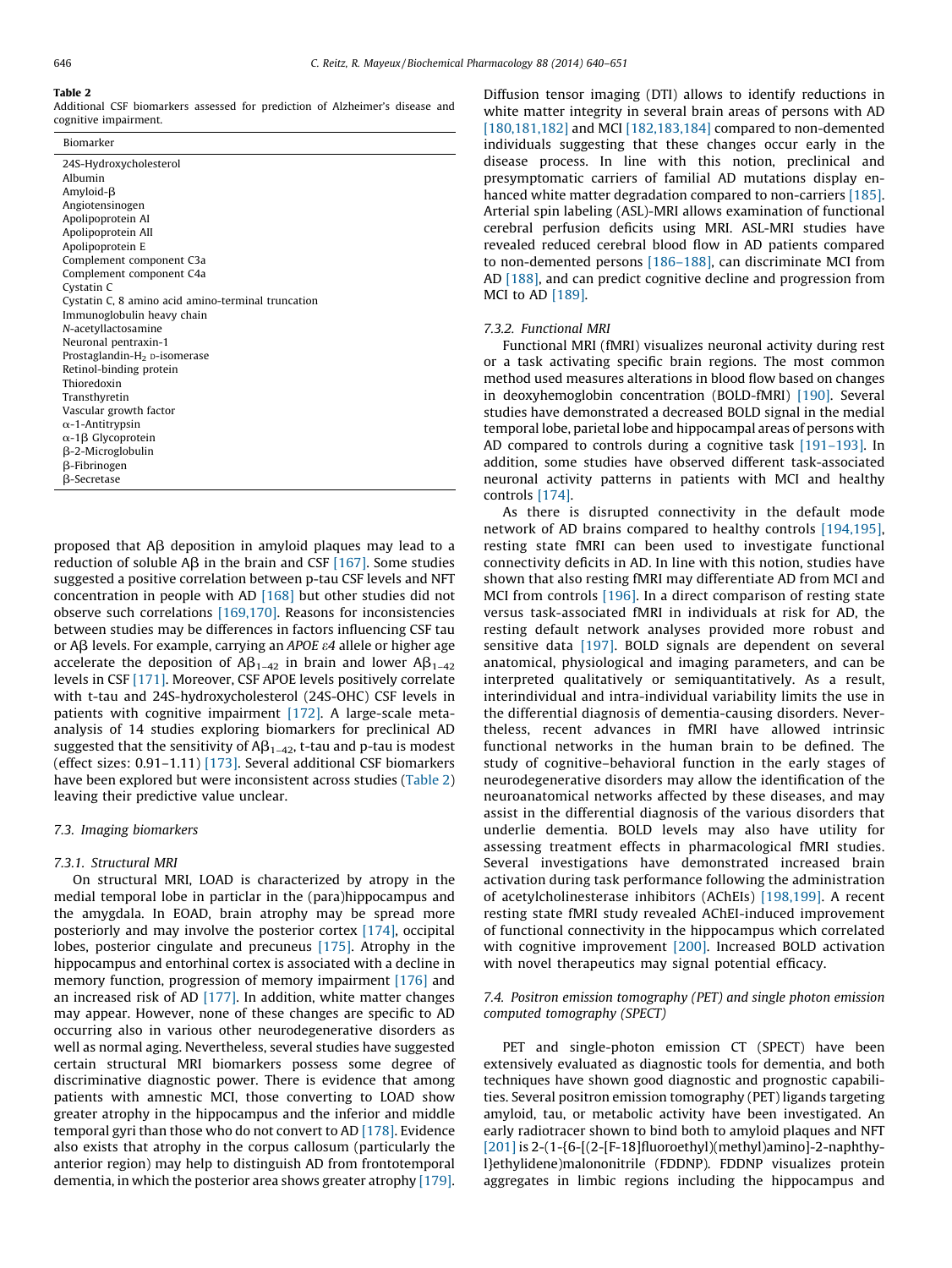<span id="page-7-0"></span>amygdala, correlates with cognitive deficits in AD [\[201,202\],](#page-11-0) and differentiates between persons with AD, MCI and without cognitive impairment [\[203\].](#page-11-0) Small signal differences in the cortex, however, may reduce its utility [\[202\].](#page-11-0)

The first amyloid specific imaging probe that was developed is the Pittsburgh compound B (PIB). PIB binds selectively to cortical and striatal A $\beta$  plaques, shows a strong positive correlation with AD diagnosis, fibrillary amyloid plaques at autopsy [\[204–206\]](#page-11-0) and is inversely correlated with CSF  $A\beta$ 42 levels in the presence of clinical AD [\[207\].](#page-11-0) However, there is also substantial PIB retention in some non-demented individuals [\[206\]](#page-11-0) and longitudinal studies need to clarify whether this retention represents preclinical AD. Florbetaben ( $^{18}$ F-BAY94-9172) and Florbetapir ( $^{18}$ F AV-45) are novel amyloid imaging agents with similar binding profiles but longer half-life than PIB that can also differentiate AD from controls and other dementias [\[206,208\]](#page-11-0) with strong sensitivity and specificity [\[197,209\].](#page-11-0)

Cerebral metabolism, as measured by  $18F$ -fluorodeoxyglucose (FDG)-PET imaging is decreased in AD. Several studies have demonstrated reductions in regional(e.g. parietal) cerebral glucose metabolism in MCI and AD compared to healthy controls [\[210,211\]](#page-11-0). FDG-PET measures are strongly related to cognitive deficits [\[207,211\]](#page-11-0) and may further be able to predict progression from MCI to AD [\[212,213\].](#page-11-0) It has a high sensitivity (94%) but a low specificity (73–78%) for the diagnosis of dementia [\[214\]](#page-11-0). Combining analyses of FDG-PET and ASL-MRI data differentiates AD patients from controls more effectively than either technique alone [\[215\]](#page-11-0).

Finally, molecular imaging probes indicative of microglial activation have been developed for use in PET imaging. Most of these radioligands bind to the 18 kDa translocator protein (TSPO), also known as the peripheral benzodiazepine receptor, which reflects neuroinflammatory processes [\[216\].](#page-11-0) The most frequently employed PET probe,  ${}^{11}C$ -(R)-PK11195, displays increased retention in AD [\[217\]](#page-11-0) and MCI patients [\[218\]](#page-11-0) versus aged non-demented individuals.

Many SPECT tracers target dopamine transporters or receptors [\[219\]](#page-11-0). These ligands discriminate AD from DLB with high sensitivity and specificity and have also been employed to demonstrate that reduced striatal uptake corresponds to reduced nigral neuronal number but not A $\beta$ , tau, or  $\alpha$ -synuclein pathology [\[220\].](#page-11-0) Other radiotracers developed for SPECT imaging, such as  $123$ I-quinuclidinyl benzilate ( $123$ I-QNB), target muscarinic acetylcholine (ACh) receptors and reflect cholinergic system integrity. AD patients display reduced <sup>123</sup>I-QNB uptake compared to controls, indicating decreased cholinergic function. Probes that target vesicular ACh transporters ( 123I-IBVM) and nicotinic ACh receptors (<sup>123</sup>I-5IA-85380) display similar reductions in cholinergic activity in AD compared to age-matched controls [\[221\]](#page-11-0). These tracers may be able to monitor disease progression during clinical trials of symptomatic drugs that target cholinergic neurons and may have a role in documenting neuronal preservation in trials of neuroprotective agents.

A recent study [\[222\]](#page-11-0) has estimated the diagnostic and prognostic accuracy of different imaging markers and pertinent metrics, and the amount and source of variance among them. This study suggests that the diagnostic and prognostic accuracy of imaging AD biomarkers is at least as dependent on how the biomarker is measured as on the type of biomarker itself. While acknowledging that imaging biomarkers capture different neurobiological constructs (brain amyloidosis, neuronal injury at the molecular level, and neuronal injury at the gross structural level), this observation provides empirical support to current efforts aimed at developing standard operating procedures (SOPs) for AD biomarkers in the diagnostic routine and in clinical trials.

#### 8. Conclusions

Substantial progress has been made over the past few decades in understanding AD. In particlaur findings from genetic studies have pointed to specific mechanistic pathways including APP metabolism, immune response, inflammation, lipid metabolism and intracellular trafficking/endocytosis. If confirmed, these findings have the potential to open new avenues for genetic testing, prevention and treatment. However, before this gained knowledge can applied in clinical settings several issues must be addressed. First, the specific causative variants in the known susceptibility genes as well as genes not yet identified must be mapped. Currently, large-scale whole exome and whole genome sequencing efforts are under way aiming to identify causative common and rare variants associated with LOAD. These efforts include whites and Caribbean Hispanics, and although variants identified by this effort will need to be functionally confirmed, these studies hold the promise to lead to a more accurate understanding of the genetic risk factors in these ethnic groups and refinement of risk estimates and diagnostic and predictive testing protocols specific for individual ethnic groups. Similar efforts are needed for African Americans and additional ethnic groups that have a high prevalence of LOAD but have been widely neglected by genomic LOAD research. Second, it has to be clarified through which exact meachanism these and other – not yet identified – pathways lead to the disease and how pathways interact. Monotherapy is not likely to be sufficiently effective in a complex disease, and a more detailed risk profile would provide clues for a better multitargeted interventional strategy. Third, to achieve effective prevention and treatment strategies the early identification of the disease process (before its clinical expression) must be improved; this includes the development of standard operating procedures for AD biomarkers in the diagnostic routine. Effectively screening of those at clearly definable risk in whom progression from cognitively normal function or MCI to AD would be likely and where an intervention would stop a specific pathology progressing is essential.

#### References

- [1] 2013 Alzheimer's disease facts and figures. Alzheimers Dement 2013;9(2): 208–45.
- [2] McKhann G, [Drachman](http://refhub.elsevier.com/S0006-2952(13)00808-3/sbref0010) D, Folstein M, Katzman R, Price D, Stadlan EM. Clinical diagnosis of Alzheimer's disease: report of the [NINCDS–ADRDA](http://refhub.elsevier.com/S0006-2952(13)00808-3/sbref0010) Work Group under the auspices of [Department](http://refhub.elsevier.com/S0006-2952(13)00808-3/sbref0010) of Health and Human Services Task Force on Alzheimer's Disease. Neurology [1984;34\(7\):939–44.](http://refhub.elsevier.com/S0006-2952(13)00808-3/sbref0010)
- [3] Ferri CP, Prince M, Brayne C, Brodaty H, [Fratiglioni](http://refhub.elsevier.com/S0006-2952(13)00808-3/sbref0015) L, Ganguli M, et al. Global prevalence of dementia: a Delphi consensus study. Lancet [2005;366\(9503\):](http://refhub.elsevier.com/S0006-2952(13)00808-3/sbref0015) [2112–7](http://refhub.elsevier.com/S0006-2952(13)00808-3/sbref0015).
- [4] [Matthews](http://refhub.elsevier.com/S0006-2952(13)00808-3/sbref0020) FE, Arthur A, Barnes LE, Bond J, Jagger C, Robinson L, et al. A twodecade [comparison](http://refhub.elsevier.com/S0006-2952(13)00808-3/sbref0020) of prevalence of dementia in individuals aged 65 years and older from three [geographical](http://refhub.elsevier.com/S0006-2952(13)00808-3/sbref0020) areas of England: results of the Cognitive Function and Ageing Study I and II. Lancet [2013;382\(9902\):1405–12.](http://refhub.elsevier.com/S0006-2952(13)00808-3/sbref0020)
- [5] Christensen K, Thinggaard M, Oksuzyan A, Steenstrup T, [Andersen-Ranberg](http://refhub.elsevier.com/S0006-2952(13)00808-3/sbref0025) K, Jeune B, et al. Physical and cognitive [functioning](http://refhub.elsevier.com/S0006-2952(13)00808-3/sbref0025) of people older than 90 years: a [comparison](http://refhub.elsevier.com/S0006-2952(13)00808-3/sbref0025) of two Danish cohorts born 10 years apart. Lancet [2013;382\(9903\):1507–13](http://refhub.elsevier.com/S0006-2952(13)00808-3/sbref0025).
- [6] Schrijvers EM, [Verhaaren](http://refhub.elsevier.com/S0006-2952(13)00808-3/sbref0030) BF, Koudstaal PJ, Hofman A, Ikram MA, Breteler MM. Is dementia incidence [declining?:](http://refhub.elsevier.com/S0006-2952(13)00808-3/sbref0030) trends in dementia incidence since 1990 in the Rotterdam Study. Neurology [2012;78\(19\):1456–63.](http://refhub.elsevier.com/S0006-2952(13)00808-3/sbref0030)
- Rocca WA, Petersen RC, [Knopman](http://refhub.elsevier.com/S0006-2952(13)00808-3/sbref0035) DS, Hebert LE, Evans DA, Hall KS, et al. Trends in the incidence and prevalence of [Alzheimer's](http://refhub.elsevier.com/S0006-2952(13)00808-3/sbref0035) disease, dementia, and cognitive [impairment](http://refhub.elsevier.com/S0006-2952(13)00808-3/sbref0035) in the United States. Alzheimer's Dement 2011;7(1): [80–93](http://refhub.elsevier.com/S0006-2952(13)00808-3/sbref0035).
- [8] Kuusisto J, Koivisto K, Kervinen K, [Mykkanen](http://refhub.elsevier.com/S0006-2952(13)00808-3/sbref0040) L, Helkala EL, Vanhanen M, et al. Association of [apolipoprotein](http://refhub.elsevier.com/S0006-2952(13)00808-3/sbref0040) E phenotypes with late onset Alzheimer's disease: population based study. BMJ [1994;309\(6955\):636–8](http://refhub.elsevier.com/S0006-2952(13)00808-3/sbref0040).
- [9] Breitner JC, Wyse BW, Anthony JC, [Welsh-Bohmer](http://refhub.elsevier.com/S0006-2952(13)00808-3/sbref0045) KA, Steffens DC, Norton MC, et al. [APOE-epsilon4](http://refhub.elsevier.com/S0006-2952(13)00808-3/sbref0045) count predicts age when prevalence of AD increases, then declines: the Cache County Study. Neurology [1999;53\(2\):321–31.](http://refhub.elsevier.com/S0006-2952(13)00808-3/sbref0045)
- [10] Corder EH, Saunders AM, [Strittmatter](http://refhub.elsevier.com/S0006-2952(13)00808-3/sbref0050) WJ, Schmechel DE, Gaskell PC, Small GW, et al. Gene dose of [apolipoprotein](http://refhub.elsevier.com/S0006-2952(13)00808-3/sbref0050) E type 4 allele and the risk of Alzheimer's disease in late onset families. Science [1993;261\(5123\):921–3](http://refhub.elsevier.com/S0006-2952(13)00808-3/sbref0050).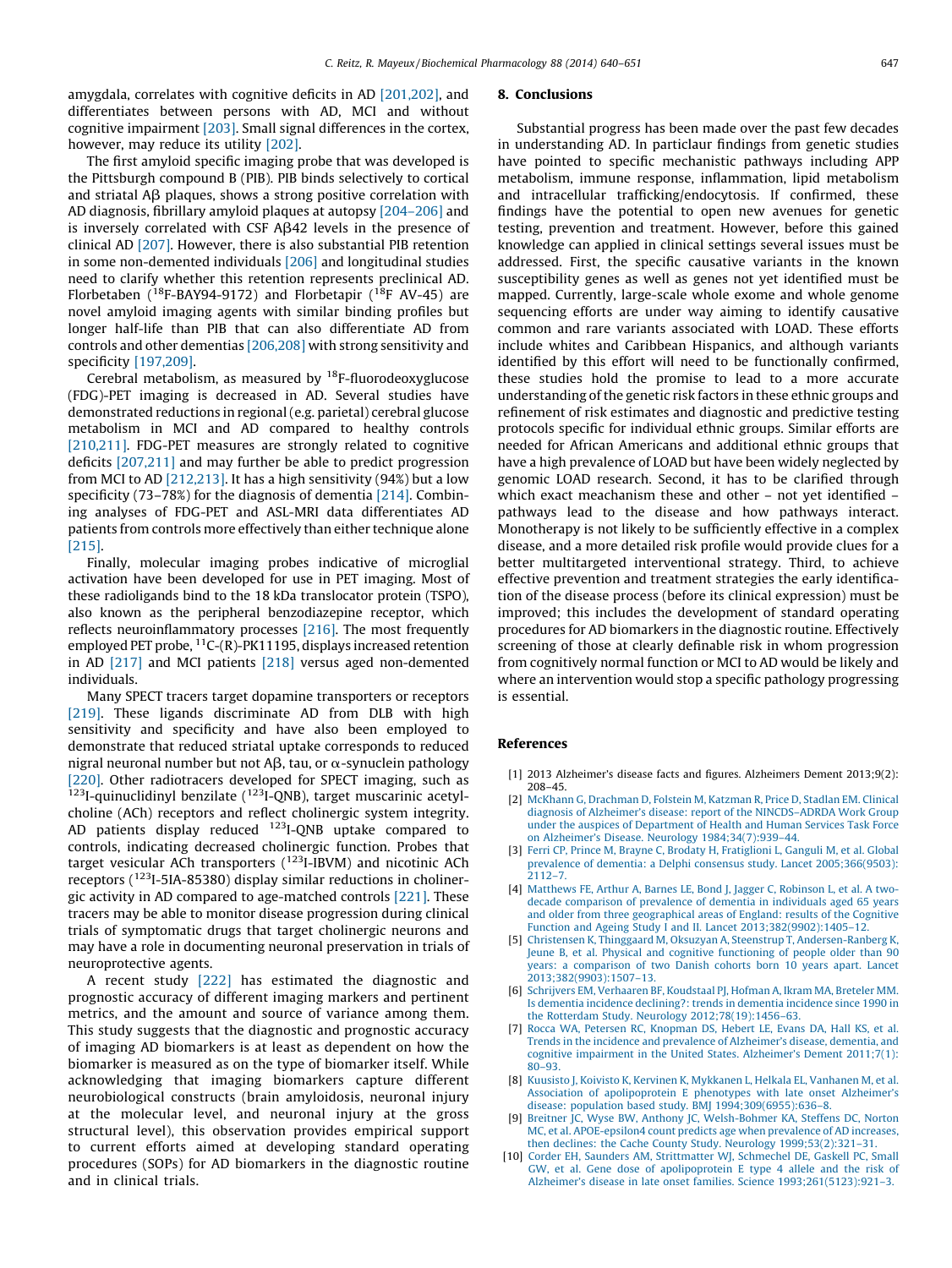- <span id="page-8-0"></span>[11] [Gomez-Isla](http://refhub.elsevier.com/S0006-2952(13)00808-3/sbref0055) T, West HL, Rebeck GW, Harr SD, Growdon JH, Locascio JJ, et al. Clinical and pathological correlates of [apolipoprotein](http://refhub.elsevier.com/S0006-2952(13)00808-3/sbref0055) E epsilon 4 in Alzheimer's disease. Ann Neurol [1996;39\(1\):62–70](http://refhub.elsevier.com/S0006-2952(13)00808-3/sbref0055).
- [12] Holmes C, Levy R, McLoughlin DM, Powell JF, Lovestone S. [Apolipoprotein](http://refhub.elsevier.com/S0006-2952(13)00808-3/sbref0060) E: [non-cognitive](http://refhub.elsevier.com/S0006-2952(13)00808-3/sbref0060) symptoms and cognitive decline in late onset Alzheimer's disease. J Neurol Neurosurg Psychiatry [1996;61\(6\):580–3](http://refhub.elsevier.com/S0006-2952(13)00808-3/sbref0060).
- [13] Kurz A, Altland K, [Lautenschlager](http://refhub.elsevier.com/S0006-2952(13)00808-3/sbref0065) N, Zimmer R, Busch R, Gerundt I, et al. [Apolipoprotein](http://refhub.elsevier.com/S0006-2952(13)00808-3/sbref0065) E type 4 allele and Alzheimer's disease: effect on age at onset and relative risk in different age groups. J Neurol [1996;243\(6\):452–6.](http://refhub.elsevier.com/S0006-2952(13)00808-3/sbref0065)
- [14] Murman DL, Foster NL, Kilgore SP, McDonagh CA, Fink JK. [Apolipoprotein](http://refhub.elsevier.com/S0006-2952(13)00808-3/sbref0070) E and [Alzheimer's](http://refhub.elsevier.com/S0006-2952(13)00808-3/sbref0070) disease: strength of association is related to age at onset. Dementia [1996;7\(6\):251–5.](http://refhub.elsevier.com/S0006-2952(13)00808-3/sbref0070)
- [15] Poirier J, Davignon J, Bouthillier D, Kogan S, Bertrand P, [Apolipoprotein](http://refhub.elsevier.com/S0006-2952(13)00808-3/sbref0075) S, et al. polymorphism and Alzheimer's disease. Lancet [1993;342\(8873\):697–9](http://refhub.elsevier.com/S0006-2952(13)00808-3/sbref0075).
- [16] Roses AD. [Alzheimer's](http://refhub.elsevier.com/S0006-2952(13)00808-3/sbref0080) disease: the genetics of risk. Hosp Pract (Minneap) [1997;32\(7\):7–9.](http://refhub.elsevier.com/S0006-2952(13)00808-3/sbref0080) 51-5, 8-63.
- [17] Barabash A, Marcos A, Ancin I, [Vazquez-Alvarez](http://refhub.elsevier.com/S0006-2952(13)00808-3/sbref0085) B, de Ugarte C, Gil P, et al. APOE, ACT and CHRNA7 genes in the [conversion](http://refhub.elsevier.com/S0006-2952(13)00808-3/sbref0085) from amnestic mild cognitive impairment to Alzheimer's disease. Neurobiol Aging [2009;30\(8\):](http://refhub.elsevier.com/S0006-2952(13)00808-3/sbref0085) [1254–64.](http://refhub.elsevier.com/S0006-2952(13)00808-3/sbref0085)
- [18] Petersen RC, Smith GE, Ivnik RJ, Tangalos EG, Schaid DJ, [Thibodeau](http://refhub.elsevier.com/S0006-2952(13)00808-3/sbref0090) SN, et al. [Apolipoprotein](http://refhub.elsevier.com/S0006-2952(13)00808-3/sbref0090) E status as a predictor of the development of Alzheimer's disease in memory-impaired individuals. JAMA [1995;273\(16\):1274–8](http://refhub.elsevier.com/S0006-2952(13)00808-3/sbref0090).
- [19] Sasaki M, Kodama C, Hidaka S, [Yamashita](http://refhub.elsevier.com/S0006-2952(13)00808-3/sbref0095) F, Kinoshita T, Nemoto K, et al. Prevalence of four subtypes of mild cognitive [impairment](http://refhub.elsevier.com/S0006-2952(13)00808-3/sbref0095) and APOE in a Japanese community. Int J Geriatr Psychiatry [2009;24\(10\):1119–26](http://refhub.elsevier.com/S0006-2952(13)00808-3/sbref0095).
- [20] Tyas SL, Salazar JC, Snowdon DA, Desrosiers MF, Riley KP, [Mendiondo](http://refhub.elsevier.com/S0006-2952(13)00808-3/sbref0100) MS, et al. Transitions to mild cognitive [impairments,](http://refhub.elsevier.com/S0006-2952(13)00808-3/sbref0100) dementia, and death: findings from the Nun Study. Am J Epidemiol [2007;165\(11\):1231–8.](http://refhub.elsevier.com/S0006-2952(13)00808-3/sbref0100)
- [21] Blom ES, Giedraitis V, [Zetterberg](http://refhub.elsevier.com/S0006-2952(13)00808-3/sbref0105) H, Fukumoto H, Blennow K, Hyman BT, et al. Rapid progression from mild cognitive [impairment](http://refhub.elsevier.com/S0006-2952(13)00808-3/sbref0105) to Alzheimer's disease in subjects with elevated levels of tau in [cerebrospinal](http://refhub.elsevier.com/S0006-2952(13)00808-3/sbref0105) fluid and the APOE [epsilon4/epsilon4](http://refhub.elsevier.com/S0006-2952(13)00808-3/sbref0105) genotype. Dement Geriatr Cognit Disord 2009;27(5): [458–64](http://refhub.elsevier.com/S0006-2952(13)00808-3/sbref0105).
- [22] [Devanand](http://refhub.elsevier.com/S0006-2952(13)00808-3/sbref0110) DP, Pelton GH, Zamora D, Liu X, Tabert MH, Goodkind M, et al. Predictive utility of [apolipoprotein](http://refhub.elsevier.com/S0006-2952(13)00808-3/sbref0110) E genotype for Alzheimer disease in outpatients with mild cognitive impairment. Arch Neurol [2005;62\(6\):975–](http://refhub.elsevier.com/S0006-2952(13)00808-3/sbref0110) [80.](http://refhub.elsevier.com/S0006-2952(13)00808-3/sbref0110)
- [23] Hamalainen A, [Grau-Olivares](http://refhub.elsevier.com/S0006-2952(13)00808-3/sbref0115) M, Tervo S, Niskanen E, Pennanen C, Huuskonen J, et al. [Apolipoprotein](http://refhub.elsevier.com/S0006-2952(13)00808-3/sbref0115) E epsilon 4 allele is associated with increased atrophy in progressive mild cognitive impairment: a voxel-based [morphometric](http://refhub.elsevier.com/S0006-2952(13)00808-3/sbref0115) study. Neurodegener Dis [2008;5\(3–4\):186–9.](http://refhub.elsevier.com/S0006-2952(13)00808-3/sbref0115)
- [24] Hsiung GY, Sadovnick AD, Feldman H. [Apolipoprotein](http://refhub.elsevier.com/S0006-2952(13)00808-3/sbref0120) E epsilon4 genotype as a risk factor for cognitive decline and [dementia:](http://refhub.elsevier.com/S0006-2952(13)00808-3/sbref0120) data from the Canadian Study of Health and Aging. CMAJ [2004;171\(8\):863–7.](http://refhub.elsevier.com/S0006-2952(13)00808-3/sbref0120)
- [25] Jack Jr CR, Petersen RC, Xu YC, O'Brien PC, Smith GE, Ivnik RJ, et al. [Prediction](http://refhub.elsevier.com/S0006-2952(13)00808-3/sbref0125) of AD with MRI-based [hippocampal](http://refhub.elsevier.com/S0006-2952(13)00808-3/sbref0125) volume in mild cognitive impairment. Neurology [1999;52\(7\):1397–403](http://refhub.elsevier.com/S0006-2952(13)00808-3/sbref0125).
- [26] Ramakers IH, Visser PJ, Aalten P, Bekers O, Sleegers K, van [Broeckhoven](http://refhub.elsevier.com/S0006-2952(13)00808-3/sbref0130) CL, et al. The association between APOE genotype and memory [dysfunction](http://refhub.elsevier.com/S0006-2952(13)00808-3/sbref0130) in subjects with mild cognitive [impairment](http://refhub.elsevier.com/S0006-2952(13)00808-3/sbref0130) is related to age and Alzheimer pathology. Dement Geriatr Cognit Disord [2008;26\(2\):101–8.](http://refhub.elsevier.com/S0006-2952(13)00808-3/sbref0130)
- [27] Tierney MC, Szalai JP, Snow WG, Fisher RH, Tsuda T, Chi H, et al. A [prospective](http://refhub.elsevier.com/S0006-2952(13)00808-3/sbref0135) study of the clinical utility of ApoE genotype in the [prediction](http://refhub.elsevier.com/S0006-2952(13)00808-3/sbref0135) of outcome in patients with memory impairment. Neurology [1996;46\(1\):149–54](http://refhub.elsevier.com/S0006-2952(13)00808-3/sbref0135).
- [28] Slooter AJ, Cruts M, Kalmijn S, Hofman A, Breteler MM, Van [Broeckhoven](http://refhub.elsevier.com/S0006-2952(13)00808-3/sbref0140) C, et al. Risk estimates of dementia by [apolipoprotein](http://refhub.elsevier.com/S0006-2952(13)00808-3/sbref0140) E genotypes from a [population-based](http://refhub.elsevier.com/S0006-2952(13)00808-3/sbref0140) incidence study: the Rotterdam Study. Arch Neurol [1998;55\(7\):964–8.](http://refhub.elsevier.com/S0006-2952(13)00808-3/sbref0140)
- [29] Myers RH, Schaefer EJ, Wilson PW, [D'Agostino](http://refhub.elsevier.com/S0006-2952(13)00808-3/sbref0145) R, Ordovas JM, Espino A, et al. Apolipoprotein E epsilon4 association with dementia in a [population-based](http://refhub.elsevier.com/S0006-2952(13)00808-3/sbref0145) study: the Framingham study. Neurology [1996;46\(3\):673–7.](http://refhub.elsevier.com/S0006-2952(13)00808-3/sbref0145)
- [30] Harold D, Abraham R, [Hollingworth](http://refhub.elsevier.com/S0006-2952(13)00808-3/sbref0150) P, Sims R, Gerrish A, Hamshere ML, et al. [Genome-wide](http://refhub.elsevier.com/S0006-2952(13)00808-3/sbref0150) association study identifies variants at CLU and PICALM associated with Alzheimer's disease. Nat Genet [2009;41\(10\):](http://refhub.elsevier.com/S0006-2952(13)00808-3/sbref0150) [1088–93.](http://refhub.elsevier.com/S0006-2952(13)00808-3/sbref0150)
- [31] Lambert JC, Heath S, Even G, [Campion](http://refhub.elsevier.com/S0006-2952(13)00808-3/sbref0155) D, Sleegers K, Hiltunen M, et al. [Genome-wide](http://refhub.elsevier.com/S0006-2952(13)00808-3/sbref0155) association study identifies variants at CLU and CR1 associated with Alzheimer's disease. Nat Genet [2009;41\(10\):1094–9](http://refhub.elsevier.com/S0006-2952(13)00808-3/sbref0155).
- [32] Seshadri S, [Fitzpatrick](http://refhub.elsevier.com/S0006-2952(13)00808-3/sbref0160) AL, Ikram MA, DeStefano AL, Gudnason V, Boada M, et al. [Genome-wide](http://refhub.elsevier.com/S0006-2952(13)00808-3/sbref0160) analysis of genetic loci associated with Alzheimer disease. JAMA [2010;303\(18\):1832–40](http://refhub.elsevier.com/S0006-2952(13)00808-3/sbref0160).
- [33] Nuutinen T, Suuronen T, [Kauppinen](http://refhub.elsevier.com/S0006-2952(13)00808-3/sbref0165) A, Salminen A. Clusterin: a forgotten player in Alzheimer's disease. Brain Res Rev [2009;61\(2\):89–104.](http://refhub.elsevier.com/S0006-2952(13)00808-3/sbref0165)
- [34] Wollmer MA, Sleegers K, Ingelsson M, [Zekanowski](http://refhub.elsevier.com/S0006-2952(13)00808-3/sbref0170) C, Brouwers N, Maruszak A, et al. Association study of [cholesterol-related](http://refhub.elsevier.com/S0006-2952(13)00808-3/sbref0170) genes in Alzheimer's disease. Neurogenetics [2007;8\(3\):179–88.](http://refhub.elsevier.com/S0006-2952(13)00808-3/sbref0170)
- [35] DeMattos RB, Cirrito JR, [Parsadanian](http://refhub.elsevier.com/S0006-2952(13)00808-3/sbref0175) M, May PC, O'Dell MA, Taylor JW, et al. ApoE and clusterin [cooperatively](http://refhub.elsevier.com/S0006-2952(13)00808-3/sbref0175) suppress Abeta levels and deposition: evidence that ApoE regulates [extracellular](http://refhub.elsevier.com/S0006-2952(13)00808-3/sbref0175) Abeta metabolism in vivo. Neuron [2004;41\(2\):193–202](http://refhub.elsevier.com/S0006-2952(13)00808-3/sbref0175).
- [36] Pant S, Sharma M, Patel K, Caplan S, Carr CM, Grant BD. [AMPH-1/Amphi](http://refhub.elsevier.com/S0006-2952(13)00808-3/sbref0180)physin/Bin1 functions with [RME-1/Ehd1](http://refhub.elsevier.com/S0006-2952(13)00808-3/sbref0180) in endocytic recycling. Nat Cell Biol [2009;11\(12\):1399–410](http://refhub.elsevier.com/S0006-2952(13)00808-3/sbref0180).
- [37] Tebar F, [Bohlander](http://refhub.elsevier.com/S0006-2952(13)00808-3/sbref0185) SK, Sorkin A. Clathrin assembly lymphoid myeloid leukemia (CALM) protein: localization in [endocytic-coated](http://refhub.elsevier.com/S0006-2952(13)00808-3/sbref0185) pits, interactions with

clathrin, and the impact of overexpression on [clathrin-mediated](http://refhub.elsevier.com/S0006-2952(13)00808-3/sbref0185) traffic. Mol Biol Cell [1999;10\(8\):2687–702.](http://refhub.elsevier.com/S0006-2952(13)00808-3/sbref0185)

- [38] Crehan H, Holton P, Wray S, Pocock J, Guerreiro R, Hardy J. [Complement](http://refhub.elsevier.com/S0006-2952(13)00808-3/sbref0190) receptor 1 (CR1) and Alzheimer's disease. Immunobiology [2012;217\(2\):244–](http://refhub.elsevier.com/S0006-2952(13)00808-3/sbref0190) [50.](http://refhub.elsevier.com/S0006-2952(13)00808-3/sbref0190)
- [39] McGeer PL, Rogers J. [Anti-inflammatory](http://refhub.elsevier.com/S0006-2952(13)00808-3/sbref0195) agents as a therapeutic approach to Alzheimer's disease. Neurology 1992;42(2):447-9.
- [40] [Hollingworth](http://refhub.elsevier.com/S0006-2952(13)00808-3/sbref0200) P, Harold D, Sims R, Gerrish A, Lambert JC, Carrasquillo MM, et al. Common variants at ABCA7, [MS4A6A/MS4A4E,](http://refhub.elsevier.com/S0006-2952(13)00808-3/sbref0200) EPHA1, CD33 and CD2AP are associated with Alzheimer's disease. Nat Genet [2011;43\(5\):429–35](http://refhub.elsevier.com/S0006-2952(13)00808-3/sbref0200).
- [41] Naj AC, Jun G, Beecham GW, Wang LS, [Vardarajan](http://refhub.elsevier.com/S0006-2952(13)00808-3/sbref0205) BN, Buros J, et al. Common variants at [MS4A4/MS4A6E,](http://refhub.elsevier.com/S0006-2952(13)00808-3/sbref0205) CD2AP, CD33 and EPHA1 are associated with late-onset Alzheimer's disease. Nat Genet [2011;43\(5\):436–41](http://refhub.elsevier.com/S0006-2952(13)00808-3/sbref0205).
- [42] Cao H, Crocker PR. Evolution of [CD33-related](http://refhub.elsevier.com/S0006-2952(13)00808-3/sbref0210) siglecs: regulating host immune functions and escaping pathogen [exploitation?](http://refhub.elsevier.com/S0006-2952(13)00808-3/sbref0210) Immunology 2011;132(1): [18–26](http://refhub.elsevier.com/S0006-2952(13)00808-3/sbref0210).
- [43] von Gunten S, Bochner BS. Basic and clinical [immunology](http://refhub.elsevier.com/S0006-2952(13)00808-3/sbref0215) of Siglecs. Ann NY Acad Sci [2008;1143:61–82.](http://refhub.elsevier.com/S0006-2952(13)00808-3/sbref0215)
- [44] Vitale C, [Romagnani](http://refhub.elsevier.com/S0006-2952(13)00808-3/sbref0220) C, Falco M, Ponte M, Vitale M, Moretta A, et al. Engagement of p75/AIRM1 or CD33 inhibits the [proliferation](http://refhub.elsevier.com/S0006-2952(13)00808-3/sbref0220) of normal or leukemic myeloid cells. PNAS [1999;96\(26\):15091–96](http://refhub.elsevier.com/S0006-2952(13)00808-3/sbref0220).
- [45] [Yamazaki](http://refhub.elsevier.com/S0006-2952(13)00808-3/sbref0225) T, Masuda J, Omori T, Usui R, Akiyama H, Maru Y. EphA1 interacts with [integrin-linked](http://refhub.elsevier.com/S0006-2952(13)00808-3/sbref0225) kinase and regulates cell morphology and motility. J Cell Sci [2009;122\(Pt](http://refhub.elsevier.com/S0006-2952(13)00808-3/sbref0225) 2):243–55.
- [46] Adams RH, Klein R. Eph receptors and ephrin ligands. essential [mediators](http://refhub.elsevier.com/S0006-2952(13)00808-3/sbref0230) of vascular development. Trends Cardiovasc Med [2000;10\(5\):183–8](http://refhub.elsevier.com/S0006-2952(13)00808-3/sbref0230).
- [47] Duffy SL, Coulthard MG, [Spanevello](http://refhub.elsevier.com/S0006-2952(13)00808-3/sbref0235) MD, Herath NI, Yeadon TM, McCarron JK, et al. Generation and [characterization](http://refhub.elsevier.com/S0006-2952(13)00808-3/sbref0235) of EphA1 receptor tyrosine kinase reporter knockout mice. Genesis [2008;46\(10\):553–61.](http://refhub.elsevier.com/S0006-2952(13)00808-3/sbref0235)
- [48] Holen HL, Nustad K, Aasheim HC. [Activation](http://refhub.elsevier.com/S0006-2952(13)00808-3/sbref0240) of EphA receptors on [CD4](http://refhub.elsevier.com/S0006-2952(13)00808-3/sbref0240) + [CD45RO](http://refhub.elsevier.com/S0006-2952(13)00808-3/sbref0240) + memory cells [stimulates](http://refhub.elsevier.com/S0006-2952(13)00808-3/sbref0240) migration. J Leukocyte Biol [2010;87\(6\):1059–68](http://refhub.elsevier.com/S0006-2952(13)00808-3/sbref0240).
- [49] Sakamoto A, Sugamoto Y, Tokunaga Y, [Yoshimuta](http://refhub.elsevier.com/S0006-2952(13)00808-3/sbref0245) T, Hayashi K, Konno T, et al. [Expression](http://refhub.elsevier.com/S0006-2952(13)00808-3/sbref0245) profiling of the ephrin (EFN) and Eph receptor (EPH) family of genes in [atherosclerosis-related](http://refhub.elsevier.com/S0006-2952(13)00808-3/sbref0245) human cells. J Int Med Res 2011;39(2): [522–7](http://refhub.elsevier.com/S0006-2952(13)00808-3/sbref0245).
- [50] Lehtonen S, Zhao F, Lehtonen E. [CD2-associated](http://refhub.elsevier.com/S0006-2952(13)00808-3/sbref0250) protein directly interacts with the actin [cytoskeleton.](http://refhub.elsevier.com/S0006-2952(13)00808-3/sbref0250) Am J Physiol Renal Physiol 2002;283(4): [F734–43](http://refhub.elsevier.com/S0006-2952(13)00808-3/sbref0250).
- [51] Dustin ML, [Olszowy](http://refhub.elsevier.com/S0006-2952(13)00808-3/sbref0255) MW, Holdorf AD, Li J, Bromley S, Desai N, et al. A novel adaptor protein [orchestrates](http://refhub.elsevier.com/S0006-2952(13)00808-3/sbref0255) receptor patterning and cytoskeletal polarity in T-cell contacts. Cell [1998;94\(5\):667–77.](http://refhub.elsevier.com/S0006-2952(13)00808-3/sbref0255)
- [52] Tanaka N, [Abe-Dohmae](http://refhub.elsevier.com/S0006-2952(13)00808-3/sbref0260) S, Iwamoto N, Yokoyama S. Roles of ATP-binding cassette transporter A7 in cholesterol [homeostasis](http://refhub.elsevier.com/S0006-2952(13)00808-3/sbref0260) and host defense system. J Atheroscler Thromb [2011;18\(4\):274–81](http://refhub.elsevier.com/S0006-2952(13)00808-3/sbref0260).
- [53] Chan SL, Kim WS, Kwok JB, Hill AF, Cappai R, Rye KA, et al. [ATP-binding](http://refhub.elsevier.com/S0006-2952(13)00808-3/sbref0265) cassette [transporter](http://refhub.elsevier.com/S0006-2952(13)00808-3/sbref0265) A7 regulates processing of amyloid precursor protein in vitro. J Neurochem [2008;106\(2\):793–804.](http://refhub.elsevier.com/S0006-2952(13)00808-3/sbref0265)
- [54] Lambert JC, [Ibrahim-Verbaas](http://refhub.elsevier.com/S0006-2952(13)00808-3/sbref0270) CA, Harold D, Naj AC, Sims R, Bellenguez C, et al. [Meta-analysis](http://refhub.elsevier.com/S0006-2952(13)00808-3/sbref0270) of 74,046 individuals identifies 11 new susceptibility loci for Alzheimer's disease. Nat Genet [2013;45\(12\):1452–8.](http://refhub.elsevier.com/S0006-2952(13)00808-3/sbref0270)
- [55] Rogaeva E, Meng Y, Lee JH, Gu Y, Kawarai T, Zou F, et al. The [neuronal](http://refhub.elsevier.com/S0006-2952(13)00808-3/sbref0275) sortilinrelated receptor SORL1 is [genetically](http://refhub.elsevier.com/S0006-2952(13)00808-3/sbref0275) associated with Alzheimer disease. Nat Genet [2007;39\(2\):168–77.](http://refhub.elsevier.com/S0006-2952(13)00808-3/sbref0275)
- [56] Reitz C, Cheng R, Rogaeva E, Lee JH, [Tokuhiro](http://refhub.elsevier.com/S0006-2952(13)00808-3/sbref0280) S, Zou F, Genetic and Environmental Risk in Alzheimer Disease 1 Consortium. [Meta-analysis](http://refhub.elsevier.com/S0006-2952(13)00808-3/sbref0280) of the association between variants in SORL1 and [Alzheimer's](http://refhub.elsevier.com/S0006-2952(13)00808-3/sbref0280) disease. Arch Neurol [2011;68\(1\):99–106.](http://refhub.elsevier.com/S0006-2952(13)00808-3/sbref0280)
- [57] Akhtar MW, Kim MS, Adachi M, Morris MJ, Qi X, [Richardson](http://refhub.elsevier.com/S0006-2952(13)00808-3/sbref0285) JA, et al. In vivo analysis of MEF2 [transcription](http://refhub.elsevier.com/S0006-2952(13)00808-3/sbref0285) factors in synapse regulation and neuronal survival. PLoS One [2012;7\(4\):e34863](http://refhub.elsevier.com/S0006-2952(13)00808-3/sbref0285).
- [58] Farrer LA, Cupples LA, Haines JL, Hyman B, Kukull WA, [Mayeux](http://refhub.elsevier.com/S0006-2952(13)00808-3/sbref0290) R, et al. Effects of age, sex, and ethnicity on the association between [apolipoprotein](http://refhub.elsevier.com/S0006-2952(13)00808-3/sbref0290) E genotype and Alzheimer disease. A [meta-analysis.](http://refhub.elsevier.com/S0006-2952(13)00808-3/sbref0290) APOE and Alzheimer Disease Meta Analysis Consortium. JAMA 1997;278(16):1349-56.
- [59] Lee JH, Cheng R, Barral S, Reitz C, Medrano M, Lantigua R, et al. [Identification](http://refhub.elsevier.com/S0006-2952(13)00808-3/sbref0295) of novel loci for Alzheimer disease and [replication](http://refhub.elsevier.com/S0006-2952(13)00808-3/sbref0295) of CLU, PICALM, and BIN1 in Caribbean Hispanic individuals. Arch Neurol [2011;68\(3\):320–8.](http://refhub.elsevier.com/S0006-2952(13)00808-3/sbref0295)
- [60] Reitz C, Jun G, Naj A, [Rajbhandary](http://refhub.elsevier.com/S0006-2952(13)00808-3/sbref0300) R, Vardarajan BN, Wang LS, et al. Variants in the ATP-binding cassette transporter (ABCA7), [apolipoprotein](http://refhub.elsevier.com/S0006-2952(13)00808-3/sbref0300) E 4, and the risk of late-onset Alzheimer disease in African [Americans.](http://refhub.elsevier.com/S0006-2952(13)00808-3/sbref0300) JAMA [2013;309\(14\):1483–92](http://refhub.elsevier.com/S0006-2952(13)00808-3/sbref0300).
- [61] Cheung ZH, Gong K, Ip NY. [Cyclin-dependent](http://refhub.elsevier.com/S0006-2952(13)00808-3/sbref0305) kinase 5 supports neuronal survival through phosphorylation of Bcl-2. J Neurosci [2008;28\(19\):4872–7](http://refhub.elsevier.com/S0006-2952(13)00808-3/sbref0305).
- [62] [Weishaupt](http://refhub.elsevier.com/S0006-2952(13)00808-3/sbref0310) JH, Kussmaul L, Grotsch P, Heckel A, Rohde G, Romig H, et al. Inhibition of CDK5 is protective in necrotic and apoptotic [paradigms](http://refhub.elsevier.com/S0006-2952(13)00808-3/sbref0310) of neuronal cell death and prevents [mitochondrial](http://refhub.elsevier.com/S0006-2952(13)00808-3/sbref0310) dysfunction. Mol Cell Neurosci [2003;24\(2\):489–502](http://refhub.elsevier.com/S0006-2952(13)00808-3/sbref0310).
- [63] Wen Y, Yang SH, Liu R, Perez EJ, [Brun-Zinkernagel](http://refhub.elsevier.com/S0006-2952(13)00808-3/sbref0315) AM, Koulen P, et al. Cdk5 is involved in NFT-like [tauopathy](http://refhub.elsevier.com/S0006-2952(13)00808-3/sbref0315) induced by transient cerebral ischemia in female rats. Biochim Biophys Acta [2007;1772\(4\):473–83](http://refhub.elsevier.com/S0006-2952(13)00808-3/sbref0315).
- [64] Glynn RJ, Beckett LA, Hebert LE, Morris MC, Scherr PA, Evans DA. [Current](http://refhub.elsevier.com/S0006-2952(13)00808-3/sbref0320) and remote blood pressure and cognitive decline. JAMA [1999;281\(5\):438–45](http://refhub.elsevier.com/S0006-2952(13)00808-3/sbref0320).
- [65] [Knopman](http://refhub.elsevier.com/S0006-2952(13)00808-3/sbref0325) D, Boland LL, Mosley T, Howard G, Liao D, Szklo M, et al. Cardiovascular risk factors and cognitive decline in [middle-aged](http://refhub.elsevier.com/S0006-2952(13)00808-3/sbref0325) adults. Neurology [2001;56\(1\):42–8.](http://refhub.elsevier.com/S0006-2952(13)00808-3/sbref0325)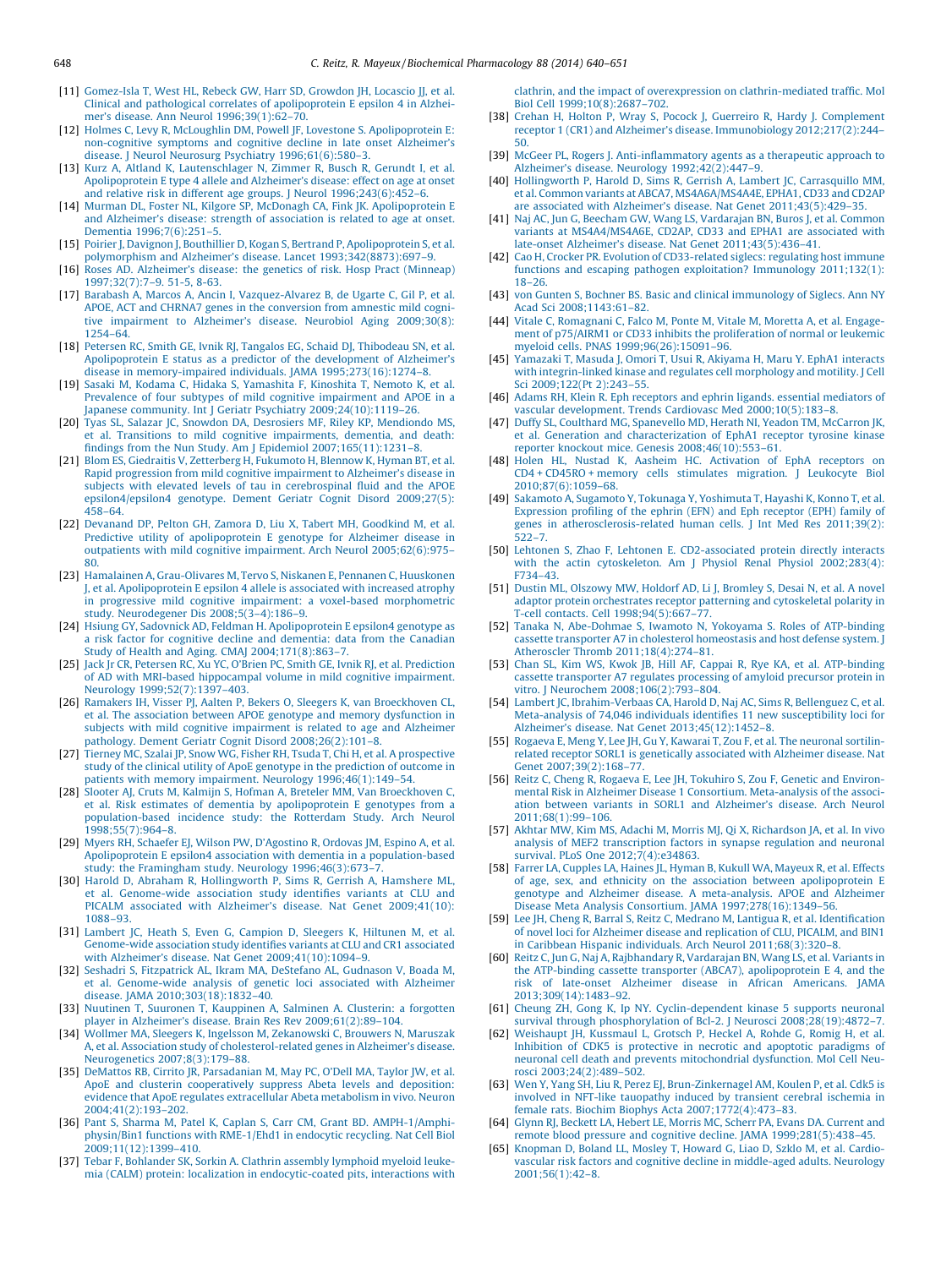- <span id="page-9-0"></span>[66] Posner HB, Tang MX, [Luchsinger](http://refhub.elsevier.com/S0006-2952(13)00808-3/sbref0330) J, Lantigua R, Stern Y, Mayeux R. The relationship of [hypertension](http://refhub.elsevier.com/S0006-2952(13)00808-3/sbref0330) in the elderly to AD, vascular dementia, and cognitive function. Neurology [2002;58\(8\):1175–81.](http://refhub.elsevier.com/S0006-2952(13)00808-3/sbref0330)
- [67] Skoog I, Lernfelt B, Landahl S, Palmertz B, [Andreasson](http://refhub.elsevier.com/S0006-2952(13)00808-3/sbref0335) LA, Nilsson L, et al. 15 year [longitudinal](http://refhub.elsevier.com/S0006-2952(13)00808-3/sbref0335) study of blood pressure and dementia. Lancet [1996;347\(9009\):1141–5.](http://refhub.elsevier.com/S0006-2952(13)00808-3/sbref0335)
- [68] Kivipelto M, Helkala EL, Hanninen T, Laakso MP, [Hallikainen](http://refhub.elsevier.com/S0006-2952(13)00808-3/sbref0340) M, Alhainen K, et al. Midlife vascular risk factors and late-life mild cognitive [impairment:](http://refhub.elsevier.com/S0006-2952(13)00808-3/sbref0340) a population-based study. Neurology [2001;56\(12\):1683–9.](http://refhub.elsevier.com/S0006-2952(13)00808-3/sbref0340)
- [69] Launer LJ, Ross GW, [Petrovitch](http://refhub.elsevier.com/S0006-2952(13)00808-3/sbref0345) H, Masaki K, Foley D, White LR, et al. Midlife blood pressure and dementia: the [Honolulu–Asia](http://refhub.elsevier.com/S0006-2952(13)00808-3/sbref0345) Aging Study. Neurobiol Aging [2000;21\(1\):49–55](http://refhub.elsevier.com/S0006-2952(13)00808-3/sbref0345).
- [70] Swan GE, DeCarli C, Miller BL, Reed T, Wolf PA, Jack LM, et al. [Association](http://refhub.elsevier.com/S0006-2952(13)00808-3/sbref0350) of midlife blood pressure to late-life cognitive decline and brain [morphology.](http://refhub.elsevier.com/S0006-2952(13)00808-3/sbref0350) Neurology [1998;51\(4\):986–93](http://refhub.elsevier.com/S0006-2952(13)00808-3/sbref0350).
- [71] Whitmer RA, Sidney S, Selby J, Johnston SC, Yaffe K. Midlife [cardiovascular](http://refhub.elsevier.com/S0006-2952(13)00808-3/sbref0355) risk factors and risk of dementia in late life. Neurology [2005;64\(2\):277–81.](http://refhub.elsevier.com/S0006-2952(13)00808-3/sbref0355)
- [72] Kalaria RN. Vascular basis for brain [degeneration:](http://refhub.elsevier.com/S0006-2952(13)00808-3/sbref0360) faltering controls and risk factors for dementia. Nutr Rev [2010;68\(Suppl](http://refhub.elsevier.com/S0006-2952(13)00808-3/sbref0360) 2):S74–87.
- [73] Deane R, Wu Z, Zlokovic BV. RAGE (yin) versus LRP (yang) balance [regulates](http://refhub.elsevier.com/S0006-2952(13)00808-3/sbref0365) Alzheimer amyloid [beta-peptide](http://refhub.elsevier.com/S0006-2952(13)00808-3/sbref0365) clearance through transport across the [blood–brain](http://refhub.elsevier.com/S0006-2952(13)00808-3/sbref0365) barrier. Stroke 2004;35(11 Suppl 1):2628–31.
- [74] SHEP Cooperative Research Group. Prevention of stroke by [antihypertensive](http://refhub.elsevier.com/S0006-2952(13)00808-3/sbref0370) drug treatment in older persons with isolated systolic [hypertension.](http://refhub.elsevier.com/S0006-2952(13)00808-3/sbref0370) Final results of the Systolic [Hypertension](http://refhub.elsevier.com/S0006-2952(13)00808-3/sbref0370) in the Elderly Program (SHEP). SHEP Cooperative Research Group. JAMA [1991;265\(24\):3255–64](http://refhub.elsevier.com/S0006-2952(13)00808-3/sbref0370).
- [75] Forette F, Seux ML, Staessen JA, Thijs L, [Babarskiene](http://refhub.elsevier.com/S0006-2952(13)00808-3/sbref0375) MR, Babeanu S, et al. The prevention of dementia with [antihypertensive](http://refhub.elsevier.com/S0006-2952(13)00808-3/sbref0375) treatment: new evidence from the Systolic [Hypertension](http://refhub.elsevier.com/S0006-2952(13)00808-3/sbref0375) in Europe (Syst-Eur) study. Arch Intern Med [2002;162\(18\):2046–52.](http://refhub.elsevier.com/S0006-2952(13)00808-3/sbref0375)
- [76] Lithell H, Hansson L, Skoog I, Elmfeldt D, Hofman A, [Olofsson](http://refhub.elsevier.com/S0006-2952(13)00808-3/sbref0380) B, et al. The study on [Cognition](http://refhub.elsevier.com/S0006-2952(13)00808-3/sbref0380) and Prognosis in the Elderly (SCOPE): principal results of a randomized [double-blind](http://refhub.elsevier.com/S0006-2952(13)00808-3/sbref0380) intervention trial. J Hypertens 2003;21(5): [875–86.](http://refhub.elsevier.com/S0006-2952(13)00808-3/sbref0380)
- [77] Peters R, Pinto E, Beckett N, Swift C, Potter J, [McCormack](http://refhub.elsevier.com/S0006-2952(13)00808-3/sbref0385) T, et al. Association of depression with subsequent mortality, [cardiovascular](http://refhub.elsevier.com/S0006-2952(13)00808-3/sbref0385) morbidity and incident dementia in people aged 80 and over and suffering from [hypertension.](http://refhub.elsevier.com/S0006-2952(13)00808-3/sbref0385) Data from the [Hypertension](http://refhub.elsevier.com/S0006-2952(13)00808-3/sbref0385) in the Very Elderly Trial (HYVET). Age Ageing [2010;39\(4\):439–45](http://refhub.elsevier.com/S0006-2952(13)00808-3/sbref0385).
- [78] Prince MJ, Bird AS, Blizard RA, Mann AH. Is the [cognitive](http://refhub.elsevier.com/S0006-2952(13)00808-3/sbref0390) function of older patients affected by [antihypertensive](http://refhub.elsevier.com/S0006-2952(13)00808-3/sbref0390) treatment? Results from 54 months of the Medical Research Council's trial of [hypertension](http://refhub.elsevier.com/S0006-2952(13)00808-3/sbref0390) in older adults. BMJ [1996;312\(7034\):801–5](http://refhub.elsevier.com/S0006-2952(13)00808-3/sbref0390).
- [79] Tzourio C, Anderson C, Chapman N, Woodward M, Neal B, [MacMahon](http://refhub.elsevier.com/S0006-2952(13)00808-3/sbref0395) S, et al. Effects of blood pressure lowering with perindopril and [indapamide](http://refhub.elsevier.com/S0006-2952(13)00808-3/sbref0395) therapy on dementia and cognitive decline in patients with [cerebrovascular](http://refhub.elsevier.com/S0006-2952(13)00808-3/sbref0395) disease. Arch Intern Med [2003;163\(9\):1069–75](http://refhub.elsevier.com/S0006-2952(13)00808-3/sbref0395).
- [80] Starr JM, Whalley LJ, Deary IJ. The effects of [antihypertensive](http://refhub.elsevier.com/S0006-2952(13)00808-3/sbref0400) treatment on cognitive [function:](http://refhub.elsevier.com/S0006-2952(13)00808-3/sbref0400) results from the HOPE study. J Am Geriatr Soc [1996;44\(4\):411–5.](http://refhub.elsevier.com/S0006-2952(13)00808-3/sbref0400)
- [81] Leibson CL, Rocca WA, Hanson VA, Cha R, [Kokmen](http://refhub.elsevier.com/S0006-2952(13)00808-3/sbref0405) E, O'Brien PC, et al. The risk of dementia among persons with diabetes mellitus: a [population-based](http://refhub.elsevier.com/S0006-2952(13)00808-3/sbref0405)
- cohort study. Ann NY Acad Sci [1997;826:422–7](http://refhub.elsevier.com/S0006-2952(13)00808-3/sbref0405). [82] [Luchsinger](http://refhub.elsevier.com/S0006-2952(13)00808-3/sbref0410) JA, Tang MX, Stern Y, Shea S, Mayeux R. Diabetes mellitus and risk of [Alzheimer's](http://refhub.elsevier.com/S0006-2952(13)00808-3/sbref0410) disease and dementia with stroke in a multiethnic cohort. Am J Epidemiol [2001;154\(7\):635–41](http://refhub.elsevier.com/S0006-2952(13)00808-3/sbref0410).
- [83] Luchsinger JA. Adiposity, [hyperinsulinemia,](http://refhub.elsevier.com/S0006-2952(13)00808-3/sbref0415) diabetes and Alzheimer's disease: an epidemiological perspective. Eur J Pharmacol [2008;585\(1\):119–29.](http://refhub.elsevier.com/S0006-2952(13)00808-3/sbref0415)
- [84] Sacco RL, Benjamin EJ, [Broderick](http://refhub.elsevier.com/S0006-2952(13)00808-3/sbref0420) JP, Dyken M, Easton JD, Feinberg WM, et al. American Heart Association Prevention [Conference.](http://refhub.elsevier.com/S0006-2952(13)00808-3/sbref0420) IV. Prevention and Rehabilitation of Stroke. Risk factors. Stroke [1997;28\(7\):1507–17.](http://refhub.elsevier.com/S0006-2952(13)00808-3/sbref0420)
- [85] [Arvanitakis](http://refhub.elsevier.com/S0006-2952(13)00808-3/sbref0425) Z, Schneider JA, Wilson RS, Li Y, Arnold SE, Wang Z, et al. Diabetes is related to cerebral infarction but not to AD [pathology](http://refhub.elsevier.com/S0006-2952(13)00808-3/sbref0425) in older persons. Neurology [2006;67\(11\):1960–5](http://refhub.elsevier.com/S0006-2952(13)00808-3/sbref0425).
- [86] Festa A, [Williams](http://refhub.elsevier.com/S0006-2952(13)00808-3/sbref0430) K, D'Agostino Jr R, [Wagenknecht](http://refhub.elsevier.com/S0006-2952(13)00808-3/sbref0430) LE, Haffner SM. The natural course of beta-cell function in nondiabetic and diabetic [individuals:](http://refhub.elsevier.com/S0006-2952(13)00808-3/sbref0430) the Insulin Resistance Atherosclerosis Study. Diabetes [2006;55\(4\):1114–20.](http://refhub.elsevier.com/S0006-2952(13)00808-3/sbref0430)
- [87] Watson GS, Peskind ER, Asthana S, Purganan K, Wait C, [Chapman](http://refhub.elsevier.com/S0006-2952(13)00808-3/sbref0435) D, et al. Insulin increases CSF Abeta42 levels in normal older adults. [Neurology](http://refhub.elsevier.com/S0006-2952(13)00808-3/sbref0435) [2003;60\(12\):1899–903.](http://refhub.elsevier.com/S0006-2952(13)00808-3/sbref0435)
- [88] Farris W, [Mansourian](http://refhub.elsevier.com/S0006-2952(13)00808-3/sbref0440) S, Chang Y, Lindsley L, Eckman EA, Frosch MP, et al. [Insulin-degrading](http://refhub.elsevier.com/S0006-2952(13)00808-3/sbref0440) enzyme regulates the levels of insulin, amyloid betaprotein, and the [beta-amyloid](http://refhub.elsevier.com/S0006-2952(13)00808-3/sbref0440) precursor protein intracellular domain in vivo. PNAS [2003;100\(7\):4162–7.](http://refhub.elsevier.com/S0006-2952(13)00808-3/sbref0440)
- [89] Park CR. [Cognitive](http://refhub.elsevier.com/S0006-2952(13)00808-3/sbref0445) effects of insulin in the central nervous system. Neurosci Biobehav Rev [2001;25\(4\):311–23](http://refhub.elsevier.com/S0006-2952(13)00808-3/sbref0445).
- [90] [Gustafson](http://refhub.elsevier.com/S0006-2952(13)00808-3/sbref0450) DR, Backman K, Waern M, Ostling S, Guo X, Zandi P, et al. Adiposity indicators and dementia over 32 years in Sweden. [Neurology](http://refhub.elsevier.com/S0006-2952(13)00808-3/sbref0450) [2009;73\(19\):1559–66](http://refhub.elsevier.com/S0006-2952(13)00808-3/sbref0450).
- [91] Razay G, [Vreugdenhil](http://refhub.elsevier.com/S0006-2952(13)00808-3/sbref0455) A. Obesity in middle age and future risk of dementia: midlife obesity increases risk of future dementia. BMJ [2005;331\(7514\):455.](http://refhub.elsevier.com/S0006-2952(13)00808-3/sbref0455) [Author](http://refhub.elsevier.com/S0006-2952(13)00808-3/sbref0455) reply.
- [92] Stewart R, Masaki K, Xue QL, Peila R, [Petrovitch](http://refhub.elsevier.com/S0006-2952(13)00808-3/sbref0460) H, White LR, et al. A 32-year [prospective](http://refhub.elsevier.com/S0006-2952(13)00808-3/sbref0460) study of change in body weight and incident dementia: the Honolulu–Asia Aging Study. Arch Neurol [2005;62\(1\):55–60](http://refhub.elsevier.com/S0006-2952(13)00808-3/sbref0460).
- [93] Whitmer RA, Gustafson DR, [Barrett-Connor](http://refhub.elsevier.com/S0006-2952(13)00808-3/sbref0465) E, Haan MN, Gunderson EP, Yaffe K. Central obesity and [increased](http://refhub.elsevier.com/S0006-2952(13)00808-3/sbref0465) risk of dementia more than three decades later. Neurology [2008;71\(14\):1057–64.](http://refhub.elsevier.com/S0006-2952(13)00808-3/sbref0465)
- [94] Kuo YM, [Emmerling](http://refhub.elsevier.com/S0006-2952(13)00808-3/sbref0470) MR, Bisgaier CL, Essenburg AD, Lampert HC, Drumm D, et al. Elevated [low-density](http://refhub.elsevier.com/S0006-2952(13)00808-3/sbref0470) lipoprotein in Alzheimer's disease correlates with brain abeta 1–42 levels. Biochem Biophys Res Commun [1998;252\(3\):711–5.](http://refhub.elsevier.com/S0006-2952(13)00808-3/sbref0470)
- [95] Michikawa M. [Cholesterol](http://refhub.elsevier.com/S0006-2952(13)00808-3/sbref0475) paradox: is high total or low HDL cholesterol level a risk for Alzheimer's disease? J Neurosci Res [2003;72\(2\):141–6.](http://refhub.elsevier.com/S0006-2952(13)00808-3/sbref0475)
- [96] Muckle TJ, Roy JR. [High-density](http://refhub.elsevier.com/S0006-2952(13)00808-3/sbref0480) lipoprotein cholesterol in differential diagnosis of senile dementia. Lancet [1985;1\(8439\):1191–3](http://refhub.elsevier.com/S0006-2952(13)00808-3/sbref0480).
- [97] Raffaitin C, Gin H, Empana JP, Helmer C, Berr C, Tzourio C, et al. [Metabolic](http://refhub.elsevier.com/S0006-2952(13)00808-3/sbref0485) syndrome and risk for incident [Alzheimer's](http://refhub.elsevier.com/S0006-2952(13)00808-3/sbref0485) disease or vascular dementia: the Three-City Study. Diabetes Care [2009;32\(1\):169–74.](http://refhub.elsevier.com/S0006-2952(13)00808-3/sbref0485)
- [98] Italian [Longitudinal](http://refhub.elsevier.com/S0006-2952(13)00808-3/sbref0490) Study on Aging Working Group, Solfrizzi V, Scafato E, Capurso C, D'Introno A, Colacicco AM, Frisardi V, et al. Metabolic [syndrome,](http://refhub.elsevier.com/S0006-2952(13)00808-3/sbref0490) mild cognitive [impairment,](http://refhub.elsevier.com/S0006-2952(13)00808-3/sbref0490) and progression to dementia. The Italian Longitudinal Study on Aging. Neurobiol Aging [2011;32\(11\):1932–41.](http://refhub.elsevier.com/S0006-2952(13)00808-3/sbref0490)
- [99] Yaffe K, Weston AL, Blackwell T, Krueger KA. The metabolic [syndrome](http://refhub.elsevier.com/S0006-2952(13)00808-3/sbref0495) and [development](http://refhub.elsevier.com/S0006-2952(13)00808-3/sbref0495) of cognitive impairment among older women. Arch Neurol [2009;66\(3\):324–8.](http://refhub.elsevier.com/S0006-2952(13)00808-3/sbref0495)
- [100] [Ferini-Strambi](http://refhub.elsevier.com/S0006-2952(13)00808-3/sbref0500) L, Smirne S, Garancini P, Pinto P, Franceschi M. Clinical and [epidemiological](http://refhub.elsevier.com/S0006-2952(13)00808-3/sbref0500) aspects of Alzheimer's disease with presenile onset: a case control study. [Neuroepidemiology](http://refhub.elsevier.com/S0006-2952(13)00808-3/sbref0500) 1990;9(1):39–49.
- [101] Tyas SL. Are tobacco and alcohol use related to [Alzheimer's](http://refhub.elsevier.com/S0006-2952(13)00808-3/sbref0505) disease? A critical assessment of the evidence and its implications. Addict Biol [1996;1\(3\):237.](http://refhub.elsevier.com/S0006-2952(13)00808-3/sbref0505)
- [102] Launer LJ, Feskens EJ, Kalmijn S, [Kromhout](http://refhub.elsevier.com/S0006-2952(13)00808-3/sbref0510) D. Smoking, drinking, and thinking: the Zutphen Elderly Study. Am J Epidemiol [1996;143\(3\):219.](http://refhub.elsevier.com/S0006-2952(13)00808-3/sbref0510)
- [103] [Merchant](http://refhub.elsevier.com/S0006-2952(13)00808-3/sbref0515) C, Tang MX, Albert S, Manly J, Stern Y, Mayeux R. The influence of smoking on the risk of Alzheimer's disease. Neurology [1999;52\(7\):1408](http://refhub.elsevier.com/S0006-2952(13)00808-3/sbref0515).
- [104] Ott A, Slooter AJ, Hofman A, van Harskamp F, Witteman JC, Van [Broeckhoven](http://refhub.elsevier.com/S0006-2952(13)00808-3/sbref0520) C, et al. Smoking and risk of dementia and [Alzheimer's](http://refhub.elsevier.com/S0006-2952(13)00808-3/sbref0520) disease in a population-based cohort study: the Rotterdam Study. Lancet [1998;351\(9119\):1840.](http://refhub.elsevier.com/S0006-2952(13)00808-3/sbref0520) [105] Elias PK, Elias MF, Robbins MA, Budge MM, Blood [pressure-related](http://refhub.elsevier.com/S0006-2952(13)00808-3/sbref0525) cognitive
- decline: does age make a difference? Hypertension [2004;44\(5\):631–6](http://refhub.elsevier.com/S0006-2952(13)00808-3/sbref0525).
- [106] Hebert LE, Scherr PA, Beckett LA, [Funkenstein](http://refhub.elsevier.com/S0006-2952(13)00808-3/sbref0530) HH, Albert MS, Chown MJ, et al. Relation of smoking and alcohol [consumption](http://refhub.elsevier.com/S0006-2952(13)00808-3/sbref0530) to incident Alzheimer's disease. Am J Epidemiol [1992;135\(4\):347–55](http://refhub.elsevier.com/S0006-2952(13)00808-3/sbref0530).
- [107] Cataldo JK, Prochaska JJ, Glantz SA, Cigarette smoking is a risk factor for Alzheimer's Disease: an analysis controlling for tobacco industry affiliation. J Alzheimers Dis 2010;19(2):465–8[0.](http://dx.doi.org/10.3233/JAD-2010-1240) [http://dx.doi.org/10.3233/JAD-2010-](http://dx.doi.org/10.3233/JAD-2010-1240) [1240.](http://dx.doi.org/10.3233/JAD-2010-1240)
- [108] Traber MG, van der Vliet A, Reznick AZ, Cross CE. [Tobacco-related](http://refhub.elsevier.com/S0006-2952(13)00808-3/sbref0540) diseases. Is there a role for antioxidant micronutrient [supplementation?](http://refhub.elsevier.com/S0006-2952(13)00808-3/sbref0540) Clin Chest Med [2000;21\(1\):173–87.](http://refhub.elsevier.com/S0006-2952(13)00808-3/sbref0540) x.
- [109] Mayeux R, Ottman R, Maestre G, Ngai C, Tang MX, [Ginsberg](http://refhub.elsevier.com/S0006-2952(13)00808-3/sbref0545) H, et al. Synergistic effects of traumatic head injury and [apolipoprotein-epsilon](http://refhub.elsevier.com/S0006-2952(13)00808-3/sbref0545) 4 in patients with [Alzheimer's](http://refhub.elsevier.com/S0006-2952(13)00808-3/sbref0545) disease. Neurology 1995;45(3 Pt 1):555–7.
- [110] [Rasmusson](http://refhub.elsevier.com/S0006-2952(13)00808-3/sbref0550) DX, Brandt J, Martin DB, Folstein MF. Head injury as a risk factor in Alzheimer's disease. Brain Inj [1995;9\(3\):213–9](http://refhub.elsevier.com/S0006-2952(13)00808-3/sbref0550).
- [111] Schofield PW, Tang M, Marder K, Bell K, Dooneief G, Chun M, et al. [Alzheimer's](http://refhub.elsevier.com/S0006-2952(13)00808-3/sbref0555) disease after remote head injury: an incidence study. J Neurol [Neurosurg](http://refhub.elsevier.com/S0006-2952(13)00808-3/sbref0555) Psychiatry [1997;62\(2\):119–24](http://refhub.elsevier.com/S0006-2952(13)00808-3/sbref0555).
- [112] Fleminger S, Oliver DL, Lovestone S, [Rabe-Hesketh](http://refhub.elsevier.com/S0006-2952(13)00808-3/sbref0560) S, Giora A. Head injury as a risk factor for [Alzheimer's](http://refhub.elsevier.com/S0006-2952(13)00808-3/sbref0560) disease: the evidence 10 years on; a partial replication. J Neurol Neurosurg Psychiatry [2003;74\(7\):857–62](http://refhub.elsevier.com/S0006-2952(13)00808-3/sbref0560).
- [113] Mortimer JA, van Duijn CM, Chandra V, [Fratiglioni](http://refhub.elsevier.com/S0006-2952(13)00808-3/sbref0565) L, Graves AB, Heyman A, et al. Head trauma as a risk factor for Alzheimer's disease: a [collaborative](http://refhub.elsevier.com/S0006-2952(13)00808-3/sbref0565) reanalysis of [case-control](http://refhub.elsevier.com/S0006-2952(13)00808-3/sbref0565) studies. EURODEM Risk Factors Research Group. Int J Epidemiol [1991;20\(Suppl](http://refhub.elsevier.com/S0006-2952(13)00808-3/sbref0565) 2):S28–35.
- [114] Guo Z, Cupples LA, Kurz A, [Auerbach](http://refhub.elsevier.com/S0006-2952(13)00808-3/sbref0570) SH, Volicer L, Chui H, et al. Head injury and the risk of AD in the MIRAGE study. Neurology [2000;54\(6\):1316–23](http://refhub.elsevier.com/S0006-2952(13)00808-3/sbref0570).
- [115] Mehta KM, Ott A, Kalmijn S, Slooter AJ, van Duijn CM, [Hofman](http://refhub.elsevier.com/S0006-2952(13)00808-3/sbref0575) A, et al. Head trauma and risk of dementia and [Alzheimer's](http://refhub.elsevier.com/S0006-2952(13)00808-3/sbref0575) disease: the Rotterdam Study. Neurology [1999;53\(9\):1959–62.](http://refhub.elsevier.com/S0006-2952(13)00808-3/sbref0575)
- [116] [Plassman](http://refhub.elsevier.com/S0006-2952(13)00808-3/sbref0580) BL, Havlik RJ, Steffens DC, Helms MJ, Newman TN, Drosdick D, et al. [Documented](http://refhub.elsevier.com/S0006-2952(13)00808-3/sbref0580) head injury in early adulthood and risk of Alzheimer's disease and other dementias. Neurology [2000;55\(8\):1158–66.](http://refhub.elsevier.com/S0006-2952(13)00808-3/sbref0580)
- [117] Hartman RE, Laurer H, Longhi L, Bales KR, Paul SM, [McIntosh](http://refhub.elsevier.com/S0006-2952(13)00808-3/sbref0585) TK, et al. [Apolipoprotein](http://refhub.elsevier.com/S0006-2952(13)00808-3/sbref0585) E4 influences amyloid deposition but not cell loss after traumatic brain injury in a mouse model of [Alzheimer's](http://refhub.elsevier.com/S0006-2952(13)00808-3/sbref0585) disease. J Neurosci [2002;22\(23\):10083–87](http://refhub.elsevier.com/S0006-2952(13)00808-3/sbref0585).
- [118] Franz G, Beer R, Kampfl A, Engelhardt K, [Schmutzhard](http://refhub.elsevier.com/S0006-2952(13)00808-3/sbref0590) E, Ulmer H, et al. Amyloid beta 1-42 and tau in [cerebrospinal](http://refhub.elsevier.com/S0006-2952(13)00808-3/sbref0590) fluid after severe traumatic brain injury. Neurology [2003;60\(9\):1457–61.](http://refhub.elsevier.com/S0006-2952(13)00808-3/sbref0590)
- [119] Scarmeas N, Stern Y, Mayeux R, Manly JJ, Schupf N, [Luchsinger](http://refhub.elsevier.com/S0006-2952(13)00808-3/sbref0595) JA. Mediterranean diet and mild cognitive impairment. Arch Neurol [2009;66\(2\):216–25.](http://refhub.elsevier.com/S0006-2952(13)00808-3/sbref0595)
- [120] Gu Y, Nieves JW, Stern Y, Luchsinger JA, Scarmeas N. Food [combination](http://refhub.elsevier.com/S0006-2952(13)00808-3/sbref0600) and Alzheimer disease risk: a protective diet. Arch Neurol [2010;67\(6\):699–706.](http://refhub.elsevier.com/S0006-2952(13)00808-3/sbref0600)
- [121] Scarmeas N, [Luchsinger](http://refhub.elsevier.com/S0006-2952(13)00808-3/sbref0605) JA, Schupf N, Brickman AM, Cosentino S, Tang MX, et al. Physical activity, diet, and risk of [Alzheimer](http://refhub.elsevier.com/S0006-2952(13)00808-3/sbref0605) disease. JAMA [2009;302\(6\):627–37.](http://refhub.elsevier.com/S0006-2952(13)00808-3/sbref0605)
- [122] Scarmeas N, Stern Y, Mayeux R, Luchsinger JA. [Mediterranean](http://refhub.elsevier.com/S0006-2952(13)00808-3/sbref0610) diet, Alzheimer disease, and vascular mediation. Arch Neurol [2006;63\(12\):1709–17](http://refhub.elsevier.com/S0006-2952(13)00808-3/sbref0610).
- [123] Nagano S, Huang X, Moir RD, Payton SM, Tanzi RE, Bush AI. [Peroxidase](http://refhub.elsevier.com/S0006-2952(13)00808-3/sbref0615) activity of [cyclooxygenase-2](http://refhub.elsevier.com/S0006-2952(13)00808-3/sbref0615) (COX-2) cross-links beta-amyloid (Abeta) and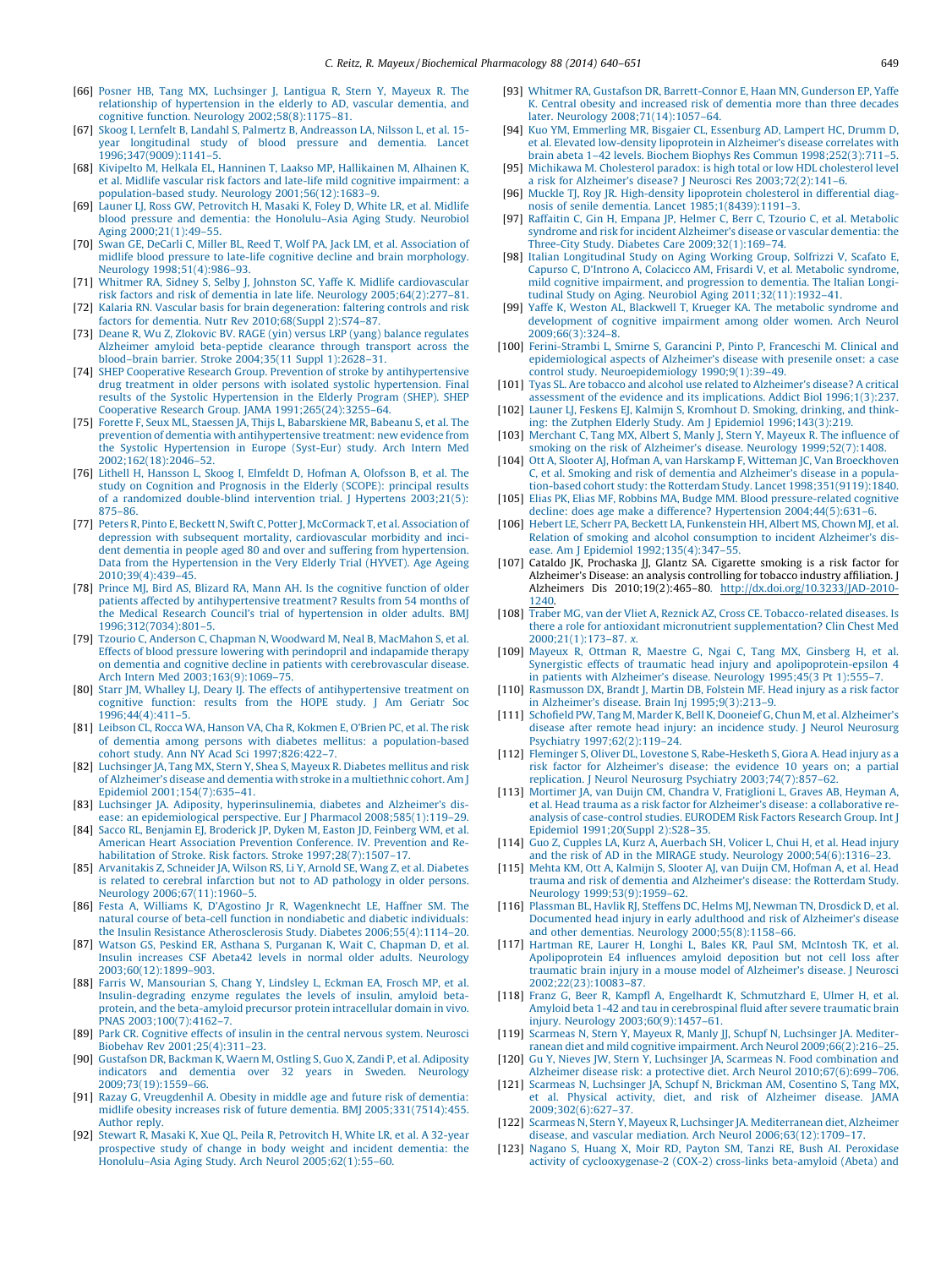<span id="page-10-0"></span>generates Abeta-COX-2 [hetero-oligomers](http://refhub.elsevier.com/S0006-2952(13)00808-3/sbref0615) that are increased in Alzheimer's disease. J Biol Chem [2004;279\(15\):14673–78.](http://refhub.elsevier.com/S0006-2952(13)00808-3/sbref0615)

- [124] Butterfield DA, Castegna A, Drake J, [Scapagnini](http://refhub.elsevier.com/S0006-2952(13)00808-3/sbref0620) G, Calabrese V. Vitamin E and [neurodegenerative](http://refhub.elsevier.com/S0006-2952(13)00808-3/sbref0620) disorders associated with oxidative stress. Nutr Neurosci [2002;5\(4\):229–39](http://refhub.elsevier.com/S0006-2952(13)00808-3/sbref0620).
- [125] Pitchumoni SS, [Doraiswamy](http://refhub.elsevier.com/S0006-2952(13)00808-3/sbref0625) PM. Current status of antioxidant therapy for Alzheimer's disease. J Am Geriatr Soc [1998;46\(12\):1566–72](http://refhub.elsevier.com/S0006-2952(13)00808-3/sbref0625).
- [126] Weisburger JH. Vitamin C and prevention of [nitrosamine](http://refhub.elsevier.com/S0006-2952(13)00808-3/sbref0630) formation. Lancet [1977;2\(8038\):607](http://refhub.elsevier.com/S0006-2952(13)00808-3/sbref0630).
- [127] Pardo B, Mena MA, Fahn S, Garcia de Yebenes J. [Ascorbic](http://refhub.elsevier.com/S0006-2952(13)00808-3/sbref0635) acid protects against levodopa-induced neurotoxicity on a [catecholamine-rich](http://refhub.elsevier.com/S0006-2952(13)00808-3/sbref0635) human neuroblastoma cell line. Mov Disord [1993;8\(3\):278–84.](http://refhub.elsevier.com/S0006-2952(13)00808-3/sbref0635)
- [128] Voko Z, Hollander M, Hofman A, [Koudstaal](http://refhub.elsevier.com/S0006-2952(13)00808-3/sbref0640) PJ, Breteler MM. Dietary antioxidants and the risk of ischemic stroke: the [Rotterdam](http://refhub.elsevier.com/S0006-2952(13)00808-3/sbref0640) Study. Neurology [2003;61\(9\):1273–5](http://refhub.elsevier.com/S0006-2952(13)00808-3/sbref0640).
- [129] Calder PC. [Polyunsaturated](http://refhub.elsevier.com/S0006-2952(13)00808-3/sbref0645) fatty acids, inflammation, and immunity. Lipids [2001;36\(9\):1007–24.](http://refhub.elsevier.com/S0006-2952(13)00808-3/sbref0645)
- [130] Yehuda S, Rabinovitz S, Carasso RL, Mostofsky DI. The role of [polyunsaturated](http://refhub.elsevier.com/S0006-2952(13)00808-3/sbref0650) fatty acids in restoring the aging neuronal [membrane.](http://refhub.elsevier.com/S0006-2952(13)00808-3/sbref0650) Neurobiol Aging [2002;23\(5\):843–53](http://refhub.elsevier.com/S0006-2952(13)00808-3/sbref0650).
- [131] Engelhart MJ, Geerlings MI, [Ruitenberg](http://refhub.elsevier.com/S0006-2952(13)00808-3/sbref0655) A, Van Swieten JC, Hofman A, Witteman JC, et al. Diet and risk of dementia: does fat matter?: the [Rotterdam](http://refhub.elsevier.com/S0006-2952(13)00808-3/sbref0655) Study. Neurology [2002;59\(12\):1915–21](http://refhub.elsevier.com/S0006-2952(13)00808-3/sbref0655).
- [132] Engelhart MJ, Geerlings MI, [Ruitenberg](http://refhub.elsevier.com/S0006-2952(13)00808-3/sbref0660) A, van Swieten JC, Hofman A, Witteman JC, et al. Dietary intake of [antioxidants](http://refhub.elsevier.com/S0006-2952(13)00808-3/sbref0660) and risk of Alzheimer disease. JAMA [2002;287\(24\):3223–9](http://refhub.elsevier.com/S0006-2952(13)00808-3/sbref0660).
- [133] Masaki KH, Losonczy KG, Izmirlian G, Foley DJ, Ross GW, [Petrovitch](http://refhub.elsevier.com/S0006-2952(13)00808-3/sbref0665) H, et al. Association of vitamin E and C [supplement](http://refhub.elsevier.com/S0006-2952(13)00808-3/sbref0665) use with cognitive function and dementia in elderly men. Neurology [2000;54\(6\):1265–72](http://refhub.elsevier.com/S0006-2952(13)00808-3/sbref0665).
- [134] Morris MC, Evans DA, Tangney CC, Bienias JL, Wilson RS. Fish [consumption](http://refhub.elsevier.com/S0006-2952(13)00808-3/sbref0670) and cognitive decline with age in a large [community](http://refhub.elsevier.com/S0006-2952(13)00808-3/sbref0670) study. Arch Neurol [2005;62\(12\):1849–53.](http://refhub.elsevier.com/S0006-2952(13)00808-3/sbref0670)
- [135] Huang TL, Zandi PP, Tucker KL, [Fitzpatrick](http://refhub.elsevier.com/S0006-2952(13)00808-3/sbref0675) AL, Kuller LH, Fried LP, et al. Benefits of fatty fish on [dementia](http://refhub.elsevier.com/S0006-2952(13)00808-3/sbref0675) risk are stronger for those without APOE epsilon4. Neurology [2005;65\(9\):1409–14.](http://refhub.elsevier.com/S0006-2952(13)00808-3/sbref0675)
- [136] Laurin D, Masaki KH, Foley DJ, White LR, Launer LJ. [Midlife](http://refhub.elsevier.com/S0006-2952(13)00808-3/sbref0680) dietary intake of antioxidants and risk of late-life incident dementia: the [Honolulu–Asia](http://refhub.elsevier.com/S0006-2952(13)00808-3/sbref0680) Aging Study. Am J Epidemiol [2004;159\(10\):959–67](http://refhub.elsevier.com/S0006-2952(13)00808-3/sbref0680).
- [137] Luchsinger JA, Tang MX, Shea S, Mayeux R. [Antioxidant](http://refhub.elsevier.com/S0006-2952(13)00808-3/sbref0685) vitamin intake and risk of Alzheimer disease. Arch Neurol [2003;60\(2\):203–8.](http://refhub.elsevier.com/S0006-2952(13)00808-3/sbref0685)
- [138] Kalmijn S, Launer LJ, Ott A, [Witteman](http://refhub.elsevier.com/S0006-2952(13)00808-3/sbref0690) JC, Hofman A, Breteler MM. Dietary fat intake and the risk of incident dementia in the [Rotterdam](http://refhub.elsevier.com/S0006-2952(13)00808-3/sbref0690) Study. Ann Neurol [1997;42\(5\):776–82](http://refhub.elsevier.com/S0006-2952(13)00808-3/sbref0690).
- [139] Roberts RO, Cerhan JR, Geda YE, Knopman DS, Cha RH, [Christianson](http://refhub.elsevier.com/S0006-2952(13)00808-3/sbref0695) TJ, et al. [Polyunsaturated](http://refhub.elsevier.com/S0006-2952(13)00808-3/sbref0695) fatty acids and reduced odds of MCI: the Mayo Clinic Study of Aging. J Alzheimers Dis [2010;21\(3\):853–65](http://refhub.elsevier.com/S0006-2952(13)00808-3/sbref0695).
- [140] Schaefer EJ, Bongard V, Beiser AS, [Lamon-Fava](http://refhub.elsevier.com/S0006-2952(13)00808-3/sbref0700) S, Robins SJ, Au R, et al. Plasma [phosphatidylcholine](http://refhub.elsevier.com/S0006-2952(13)00808-3/sbref0700) docosahexaenoic acid content and risk of dementia and Alzheimer disease: the [Framingham](http://refhub.elsevier.com/S0006-2952(13)00808-3/sbref0700) Heart Study. Arch Neurol [2006;63\(11\):1545–50.](http://refhub.elsevier.com/S0006-2952(13)00808-3/sbref0700)
- [141] Solfrizzi V, Colacicco AM, [D'Introno](http://refhub.elsevier.com/S0006-2952(13)00808-3/sbref0705) A, Capurso C, Torres F, Rizzo C, et al. Dietary intake of [unsaturated](http://refhub.elsevier.com/S0006-2952(13)00808-3/sbref0705) fatty acids and age-related cognitive decline: a 8.5-year follow-up of the Italian [Longitudinal](http://refhub.elsevier.com/S0006-2952(13)00808-3/sbref0705) Study on Aging. Neurobiol Aging [2006;27\(11\):1694–704](http://refhub.elsevier.com/S0006-2952(13)00808-3/sbref0705).
- [142] Kang JH, Cook N, Manson J, Buring JE, Grodstein F. A [randomized](http://refhub.elsevier.com/S0006-2952(13)00808-3/sbref0710) trial of vitamin E [supplementation](http://refhub.elsevier.com/S0006-2952(13)00808-3/sbref0710) and cognitive function in women. Arch Intern Med [2006;166\(22\):2462–8.](http://refhub.elsevier.com/S0006-2952(13)00808-3/sbref0710)
- [143] Petersen RC, Thomas RG, [Grundman](http://refhub.elsevier.com/S0006-2952(13)00808-3/sbref0715) M, Bennett D, Doody R, Ferris S, et al. Vitamin E and donepezil for the treatment of mild cognitive [impairment.](http://refhub.elsevier.com/S0006-2952(13)00808-3/sbref0715) N Engl J Med [2005;352\(23\):2379–88](http://refhub.elsevier.com/S0006-2952(13)00808-3/sbref0715).
- [144] Sano M, Ernesto C, Thomas RG, Klauber MR, Schafer K, [Grundman](http://refhub.elsevier.com/S0006-2952(13)00808-3/sbref0720) M, et al. A controlled trial of selegiline, [alpha-tocopherol,](http://refhub.elsevier.com/S0006-2952(13)00808-3/sbref0720) or both as treatment for Alzheimer's disease. The Alzheimer's Disease [Cooperative](http://refhub.elsevier.com/S0006-2952(13)00808-3/sbref0720) Study. N Engl J Med [1997;336\(17\):1216–22.](http://refhub.elsevier.com/S0006-2952(13)00808-3/sbref0720)
- [145] Yaffe K, Clemons TE, McBee WL, Lindblad AS. Impact of [antioxidants,](http://refhub.elsevier.com/S0006-2952(13)00808-3/sbref0725) zinc, and copper on cognition in the elderly: a [randomized,](http://refhub.elsevier.com/S0006-2952(13)00808-3/sbref0725) controlled trial. Neurology [2004;63\(9\):1705–7](http://refhub.elsevier.com/S0006-2952(13)00808-3/sbref0725).
- [146] Chiu CC, Su KP, Cheng TC, Liu HC, Chang CJ, [Dewey](http://refhub.elsevier.com/S0006-2952(13)00808-3/sbref0730) ME, et al. The effects of omega-3 fatty acids [monotherapy](http://refhub.elsevier.com/S0006-2952(13)00808-3/sbref0730) in Alzheimer's disease and mild cognitive impairment: a preliminary randomized double-blind [placebo-controlled](http://refhub.elsevier.com/S0006-2952(13)00808-3/sbref0730) study. Prog [Neuropsychopharmacol](http://refhub.elsevier.com/S0006-2952(13)00808-3/sbref0730) Biol Psychiatry 2008;32(6):1538–44.
- [147] Freund-Levi Y, [Eriksdotter-Jonhagen](http://refhub.elsevier.com/S0006-2952(13)00808-3/sbref0735) M, Cederholm T, Basun H, Faxen-Irving G, Garlind A, et al. Omega-3 fatty acid [treatment](http://refhub.elsevier.com/S0006-2952(13)00808-3/sbref0735) in 174 patients with mild to moderate Alzheimer disease: OmegAD study: a randomized [double-blind](http://refhub.elsevier.com/S0006-2952(13)00808-3/sbref0735) trial. Arch Neurol [2006;63\(10\):1402–8.](http://refhub.elsevier.com/S0006-2952(13)00808-3/sbref0735)
- [148] Abbott RD, White LR, Ross GW, Masaki KH, Curb JD, [Petrovitch](http://refhub.elsevier.com/S0006-2952(13)00808-3/sbref0740) H. Walking and dementia in physically capable elderly men. JAMA [2004;292\(12\):1447–](http://refhub.elsevier.com/S0006-2952(13)00808-3/sbref0740) [53](http://refhub.elsevier.com/S0006-2952(13)00808-3/sbref0740).
- [149] Fratiglioni L, [Paillard-Borg](http://refhub.elsevier.com/S0006-2952(13)00808-3/sbref0745) S, Winblad B. An active and socially integrated lifestyle in late life might protect against dementia. Lancet Neurol [2004;3\(6\):](http://refhub.elsevier.com/S0006-2952(13)00808-3/sbref0745) [343–53.](http://refhub.elsevier.com/S0006-2952(13)00808-3/sbref0745)
- [150] Rovio S, Kareholt I, Helkala EL, Viitanen M, Winblad B, [Tuomilehto](http://refhub.elsevier.com/S0006-2952(13)00808-3/sbref0750) J, et al. [Leisure-time](http://refhub.elsevier.com/S0006-2952(13)00808-3/sbref0750) physical activity at midlife and the risk of dementia and Alzheimer's disease. Lancet Neurol [2005;4\(11\):705–11](http://refhub.elsevier.com/S0006-2952(13)00808-3/sbref0750).
- [151] [Scarmeas](http://refhub.elsevier.com/S0006-2952(13)00808-3/sbref0755) N, Levy G, Tang MX, Manly J, Stern Y. Influence of leisure activity on the incidence of Alzheimer's disease. Neurology [2001;57\(12\):2236–42.](http://refhub.elsevier.com/S0006-2952(13)00808-3/sbref0755)
- [152] Verghese J, Lipton RB, Katz MJ, Hall CB, Derby CA, [Kuslansky](http://refhub.elsevier.com/S0006-2952(13)00808-3/sbref0760) G, et al. Leisure activities and the risk of [dementia](http://refhub.elsevier.com/S0006-2952(13)00808-3/sbref0760) in the elderly. N Engl J Med [2003;348\(25\):2508–16.](http://refhub.elsevier.com/S0006-2952(13)00808-3/sbref0760)
- [153] Emery CF, Schein RL, Hauck ER, MacIntyre NR. [Psychological](http://refhub.elsevier.com/S0006-2952(13)00808-3/sbref0765) and cognitive outcomes of a [randomized](http://refhub.elsevier.com/S0006-2952(13)00808-3/sbref0765) trial of exercise among patients with chronic obstructive pulmonary disease. Health Psychol [1998;17\(3\):232–40.](http://refhub.elsevier.com/S0006-2952(13)00808-3/sbref0765)
- [154] Fabre C, Chamari K, Mucci P, Masse-Biron J, Prefaut C. [Improvement](http://refhub.elsevier.com/S0006-2952(13)00808-3/sbref0770) of cognitive function by mental and/or [individualized](http://refhub.elsevier.com/S0006-2952(13)00808-3/sbref0770) aerobic training in healthy elderly subjects. Int J Sports Med [2002;23\(6\):415–21.](http://refhub.elsevier.com/S0006-2952(13)00808-3/sbref0770)
- [155] Kramer AF, Erickson KI, Colcombe SJ. Exercise, [cognition,](http://refhub.elsevier.com/S0006-2952(13)00808-3/sbref0775) and the aging brain. J Appl Physiol [2006;101\(4\):1237–42.](http://refhub.elsevier.com/S0006-2952(13)00808-3/sbref0775)
- [156] [Lautenschlager](http://refhub.elsevier.com/S0006-2952(13)00808-3/sbref0780) NT, Cox KL, Flicker L, Foster JK, van Bockxmeer FM, Xiao J, et al. Effect of physical activity on [cognitive](http://refhub.elsevier.com/S0006-2952(13)00808-3/sbref0780) function in older adults at risk for Alzheimer disease: a randomized trial. JAMA [2008;300\(9\):1027–37](http://refhub.elsevier.com/S0006-2952(13)00808-3/sbref0780).
- [157] Dishman RK, [Berthoud](http://refhub.elsevier.com/S0006-2952(13)00808-3/sbref0785) HR, Booth FW, Cotman CW, Edgerton VR, Fleshner MR, et al. [Neurobiology](http://refhub.elsevier.com/S0006-2952(13)00808-3/sbref0785) of exercise. Obesity (Silver Spring) 2006;14(3): [345–56.](http://refhub.elsevier.com/S0006-2952(13)00808-3/sbref0785)
- [158] Carlson MC, Helms MJ, Steffens DC, Burke JR, Potter GG, [Plassman](http://refhub.elsevier.com/S0006-2952(13)00808-3/sbref0790) BL. Midlife activity predicts risk of dementia in older male twin pairs. [Alzheimer's](http://refhub.elsevier.com/S0006-2952(13)00808-3/sbref0790) Dement [2008;4\(5\):324–31.](http://refhub.elsevier.com/S0006-2952(13)00808-3/sbref0790)
- [159] [Scheuner](http://refhub.elsevier.com/S0006-2952(13)00808-3/sbref0795) D, Eckman C, Jensen M, Song X, Citron M, Suzuki N, et al. Secreted amyloid [beta-protein](http://refhub.elsevier.com/S0006-2952(13)00808-3/sbref0795) similar to that in the senile plaques of Alzheimer's disease is increased in vivo by the presenilin 1 and 2 and APP [mutations](http://refhub.elsevier.com/S0006-2952(13)00808-3/sbref0795) linked to familial Alzheimer's disease. Nat Med [1996;2\(8\):864–70.](http://refhub.elsevier.com/S0006-2952(13)00808-3/sbref0795)
- [160] Kosaka T, [Imagawa](http://refhub.elsevier.com/S0006-2952(13)00808-3/sbref0800) M, Seki K, Arai H, Sasaki H, Tsuji S, et al. The beta APP717 Alzheimer mutation increases the percentage of plasma [amyloid-beta](http://refhub.elsevier.com/S0006-2952(13)00808-3/sbref0800) protein ending at A beta42(43). Neurology 1997;48(3):741-5.
- [161] Schupf N, Patel B, [Silverman](http://refhub.elsevier.com/S0006-2952(13)00808-3/sbref0805) W, Zigman WB, Zhong N, Tycko B, et al. Elevated plasma amyloid [beta-peptide](http://refhub.elsevier.com/S0006-2952(13)00808-3/sbref0805) 1-42 and onset of dementia in adults with Down syndrome. Neurosci Lett [2001;301\(3\):199–203.](http://refhub.elsevier.com/S0006-2952(13)00808-3/sbref0805)
- [162] Mayeux R, Tang MX, Jacobs DM, Manly J, Bell K, [Merchant](http://refhub.elsevier.com/S0006-2952(13)00808-3/sbref0810) C, et al. Plasma amyloid [beta-peptide](http://refhub.elsevier.com/S0006-2952(13)00808-3/sbref0810) 1-42 and incipient Alzheimer's disease. Ann Neurol [1999;46\(3\):412–6](http://refhub.elsevier.com/S0006-2952(13)00808-3/sbref0810).
- [163] van Oijen M, Hofman A, Soares HD, [Koudstaal](http://refhub.elsevier.com/S0006-2952(13)00808-3/sbref0815) PJ, Breteler MM. Plasma Abeta (1-40) and Abeta (1-42) and the risk of dementia: a prospective [case-cohort](http://refhub.elsevier.com/S0006-2952(13)00808-3/sbref0815) study. Lancet Neurol [2006;5\(8\):655–60](http://refhub.elsevier.com/S0006-2952(13)00808-3/sbref0815).
- [164] Hansson O, Zetterberg H, Buchhave P, [Andreasson](http://refhub.elsevier.com/S0006-2952(13)00808-3/sbref0820) U, Londos E, Minthon L, et al. Prediction of Alzheimer's disease using the CSF [Abeta42/Abeta40](http://refhub.elsevier.com/S0006-2952(13)00808-3/sbref0820) ratio in patients with mild cognitive [impairment.](http://refhub.elsevier.com/S0006-2952(13)00808-3/sbref0820) Dement Geriatr Cognit Disord [2007;23\(5\):316–20](http://refhub.elsevier.com/S0006-2952(13)00808-3/sbref0820).
- [165] Ewers M, Zhong Z, Burger K, Wallin A, Blennow K, Teipel SJ, et al. [Increased](http://refhub.elsevier.com/S0006-2952(13)00808-3/sbref0825) CSF-BACE 1 activity is associated with [ApoE-epsilon](http://refhub.elsevier.com/S0006-2952(13)00808-3/sbref0825) 4 genotype in subjects with mild cognitive impairment and Alzheimer's disease. Brain [2008;131\(Pt](http://refhub.elsevier.com/S0006-2952(13)00808-3/sbref0825) [5\):1252–8](http://refhub.elsevier.com/S0006-2952(13)00808-3/sbref0825).
- [166] Hoglund K, Hansson O, Buchhave P, [Zetterberg](http://refhub.elsevier.com/S0006-2952(13)00808-3/sbref0830) H, Lewczuk P, Londos E, et al. Prediction of Alzheimer's disease using a [cerebrospinal](http://refhub.elsevier.com/S0006-2952(13)00808-3/sbref0830) fluid pattern of Cterminally truncated beta-amyloid peptides. [Neurodegener](http://refhub.elsevier.com/S0006-2952(13)00808-3/sbref0830) Dis [2008;5\(5\):268–76](http://refhub.elsevier.com/S0006-2952(13)00808-3/sbref0830).
- [167] Fagan AM, [Mintun](http://refhub.elsevier.com/S0006-2952(13)00808-3/sbref0835) MA, Mach RH, Lee SY, Dence CS, Shah AR, et al. Inverse relation between in vivo amyloid imaging load and [cerebrospinal](http://refhub.elsevier.com/S0006-2952(13)00808-3/sbref0835) fluid Abeta42 in humans. Ann Neurol [2006;59\(3\):512–9.](http://refhub.elsevier.com/S0006-2952(13)00808-3/sbref0835)
- [168] Buerger K, Ewers M, Pirttila T, [Zinkowski](http://refhub.elsevier.com/S0006-2952(13)00808-3/sbref0840) R, Alafuzoff I, Teipel SJ, et al. CSF [phosphorylated](http://refhub.elsevier.com/S0006-2952(13)00808-3/sbref0840) tau protein correlates with neocortical neurofibrillary pathology in Alzheimer's disease. Brain 2006;129(Pt [11\):3035–41](http://refhub.elsevier.com/S0006-2952(13)00808-3/sbref0840).
- [169] Buerger K, Alafuzoff I, Ewers M, Pirttila T, [Zinkowski](http://refhub.elsevier.com/S0006-2952(13)00808-3/sbref0845) R, Hampel H. No correlation between CSF tau protein [phosphorylated](http://refhub.elsevier.com/S0006-2952(13)00808-3/sbref0845) at threonine 181 with neocortical [neurofibrillary](http://refhub.elsevier.com/S0006-2952(13)00808-3/sbref0845) pathology in Alzheimer's disease. Brain [2007;130\(Pt](http://refhub.elsevier.com/S0006-2952(13)00808-3/sbref0845) 10):e82.
- [170] [Engelborghs](http://refhub.elsevier.com/S0006-2952(13)00808-3/sbref0850) S, Sleegers K, Cras P, Brouwers N, Serneels S, De Leenheir E, et al. No association of CSF biomarkers with [APOEepsilon4,](http://refhub.elsevier.com/S0006-2952(13)00808-3/sbref0850) plaque and tangle burden in definite Alzheimer's disease. Brain [2007;130\(Pt](http://refhub.elsevier.com/S0006-2952(13)00808-3/sbref0850) 9):2320–6.
- [171] [Fukumoto](http://refhub.elsevier.com/S0006-2952(13)00808-3/sbref0855) H, Tennis M, Locascio JJ, Hyman BT, Growdon JH, Irizarry MC. Age but not diagnosis is the main predictor of plasma amyloid [beta-protein](http://refhub.elsevier.com/S0006-2952(13)00808-3/sbref0855) levels. Arch Neurol [2003;60\(7\):958–64.](http://refhub.elsevier.com/S0006-2952(13)00808-3/sbref0855)
- [172] Shafaati M, Solomon A, Kivipelto M, [Bjorkhem](http://refhub.elsevier.com/S0006-2952(13)00808-3/sbref0860) I, Leoni V. Levels of ApoE in cerebrospinal fluid are correlated with tau and [24S-hydroxycholesterol](http://refhub.elsevier.com/S0006-2952(13)00808-3/sbref0860) in patients with cognitive disorders. Neurosci Lett [2007;425\(2\):78–82.](http://refhub.elsevier.com/S0006-2952(13)00808-3/sbref0860)
- [173] Schmand B, Huizenga HM, van Gool WA. [Meta-analysis](http://refhub.elsevier.com/S0006-2952(13)00808-3/sbref0865) of CSF and MRI biomarkers for detecting preclinical [Alzheimer's](http://refhub.elsevier.com/S0006-2952(13)00808-3/sbref0865) disease. Psychol Med [2010;40\(1\):135–45](http://refhub.elsevier.com/S0006-2952(13)00808-3/sbref0865).
- [174] Teipel SJ, Schapiro MB, [Alexander](http://refhub.elsevier.com/S0006-2952(13)00808-3/sbref0870) GE, Krasuski JS, Horwitz B, Hoehne C, et al. Relation of corpus callosum and hippocampal size to age in [nondemented](http://refhub.elsevier.com/S0006-2952(13)00808-3/sbref0870) adults with Down's syndrome. Am J Psychiatry [2003;160\(10\):1870–8](http://refhub.elsevier.com/S0006-2952(13)00808-3/sbref0870).
- [175] Karas G, Scheltens P, [Rombouts](http://refhub.elsevier.com/S0006-2952(13)00808-3/sbref0875) S, van Schijndel R, Klein M, Jones B, et al. Precuneus atrophy in early-onset Alzheimer's disease: a [morphometric](http://refhub.elsevier.com/S0006-2952(13)00808-3/sbref0875) structural MRI study. Neuroradiology [2007;49\(12\):967–76](http://refhub.elsevier.com/S0006-2952(13)00808-3/sbref0875).
- [176] Mungas D, Harvey D, Reed BR, Jagust WJ, DeCarli C, Beckett L, et al. [Longitu](http://refhub.elsevier.com/S0006-2952(13)00808-3/sbref0880)dinal [volumetric](http://refhub.elsevier.com/S0006-2952(13)00808-3/sbref0880) MRI change and rate of cognitive decline. Neurology [2005;65\(4\):565–71](http://refhub.elsevier.com/S0006-2952(13)00808-3/sbref0880).
- [177] [Apostolova](http://refhub.elsevier.com/S0006-2952(13)00808-3/sbref0885) LG, Dutton RA, Dinov ID, Hayashi KM, Toga AW, Cummings JL, et al. Conversion of mild cognitive [impairment](http://refhub.elsevier.com/S0006-2952(13)00808-3/sbref0885) to Alzheimer disease predicted by hippocampal atrophy maps. Arch Neurol [2006;63\(5\):693–9](http://refhub.elsevier.com/S0006-2952(13)00808-3/sbref0885).
- [178] Chetelat G, Landeau B, Eustache F, [Mezenge](http://refhub.elsevier.com/S0006-2952(13)00808-3/sbref0890) F, Viader F, de la Sayette V, et al. Using voxel-based [morphometry](http://refhub.elsevier.com/S0006-2952(13)00808-3/sbref0890) to map the structural changes associated with rapid conversion in MCI: a longitudinal MRI study. [NeuroImage](http://refhub.elsevier.com/S0006-2952(13)00808-3/sbref0890) [2005;27\(4\):934–46](http://refhub.elsevier.com/S0006-2952(13)00808-3/sbref0890).